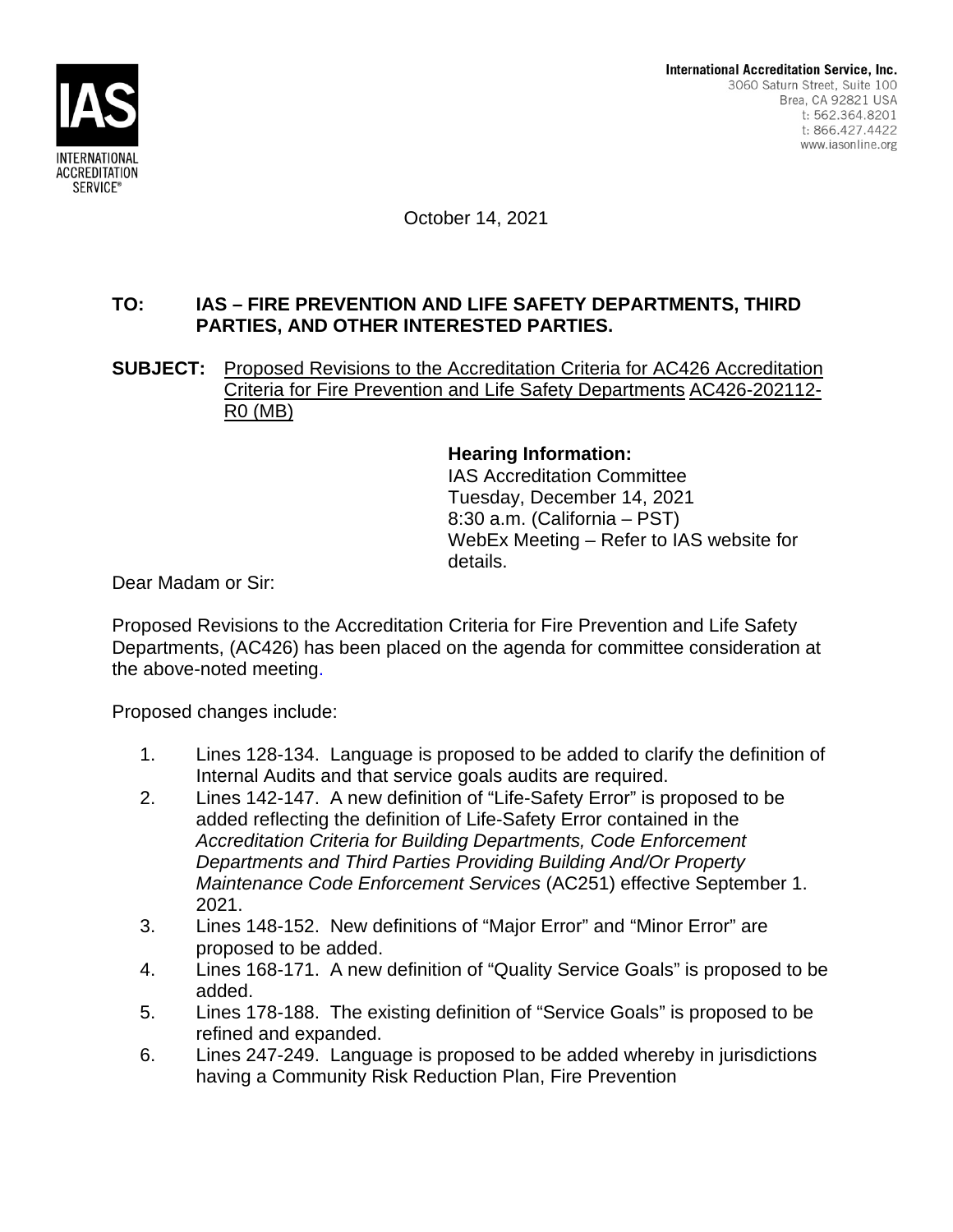Department/Division goals and objectives that support the Plan are required where applicable.

- 7. Lines 250-268. Language is proposed to be deleted requiring Fire Prevention Departments/Divisions to develop and implement a Community Risk Reduction Plan.
- 8. Line 275. Language is proposed that adds the terms "permitting, plan review, and inspections" to clarity that service goals for those services are required.
- 9. Lines 277-279. Language is proposed to be added to clarify service goals are required to be quantified and require input from Fire Prevention Department/Division services users.
- 10. Lines 285-287. Language is proposed to be added requiring one service goals audit in each 12-month period and audit findings are required to be documented in a summary report.
- 11. Lines 314-315. Language is proposed to be added clarifying that financial reports or records are not required to be submitted by third-party providers.
- 12. Lines 316-369. Language is proposed to be deleted specifying how Fire Prevention Department/Division budgets are to be developed.
- 13. Lines 380-381. Language is proposed to be deleted that requires adoption of a fire prevention code within the last two published editions.
- 14. Lines 405-408. Language is proposed to be deleted requiring the tracking of the number of plan reviews conducted annually.
- 15. Lines 413-414. Language is proposed to be deleted requiring the tracking of the number of plan reviews conducted in the last 12 months that resulted in rejections or correction.
- 16. Lines 428-430. Language is proposed to be deleted requiring the tracking of the number of inspections performed annually and percentage of work rejected and corrected.
- 17. Lines 432-433. Language is proposed to be deleted requiring the tracking of rejections and corrections on an individual inspector basis.
- 18. Lines 470-473. Language is proposed to be added to clarify the existing building occupancies subject to periodic inspection.
- 19. Lines 477-482. Language is proposed to be deleted requiring the tracking of the number of annual compliance inspections and specifying how those inspections are to be conducted.
- 20. Lines 517-520. Language is proposed to be deleted addressing program activities not addressed in the 4.5 Program Activities provisions.
- 21. Lines 527-534. Language is proposed to be deleted regarding the allocation and maintenance of fixed facilities.
- 22. Lines 538-545. Language is proposed to be deleted regarding vehicle types and vehicle maintenance program.
- 23. Lines 571-576. Language is proposed to be deleted specifying how human resources is to function.
- 24. Lines 629-636. Language is proposed to be deleted specifying how the administrative support services function is to operate.
- 25. Lines 665-666. Language is proposed to be added providing examples of external systems relations.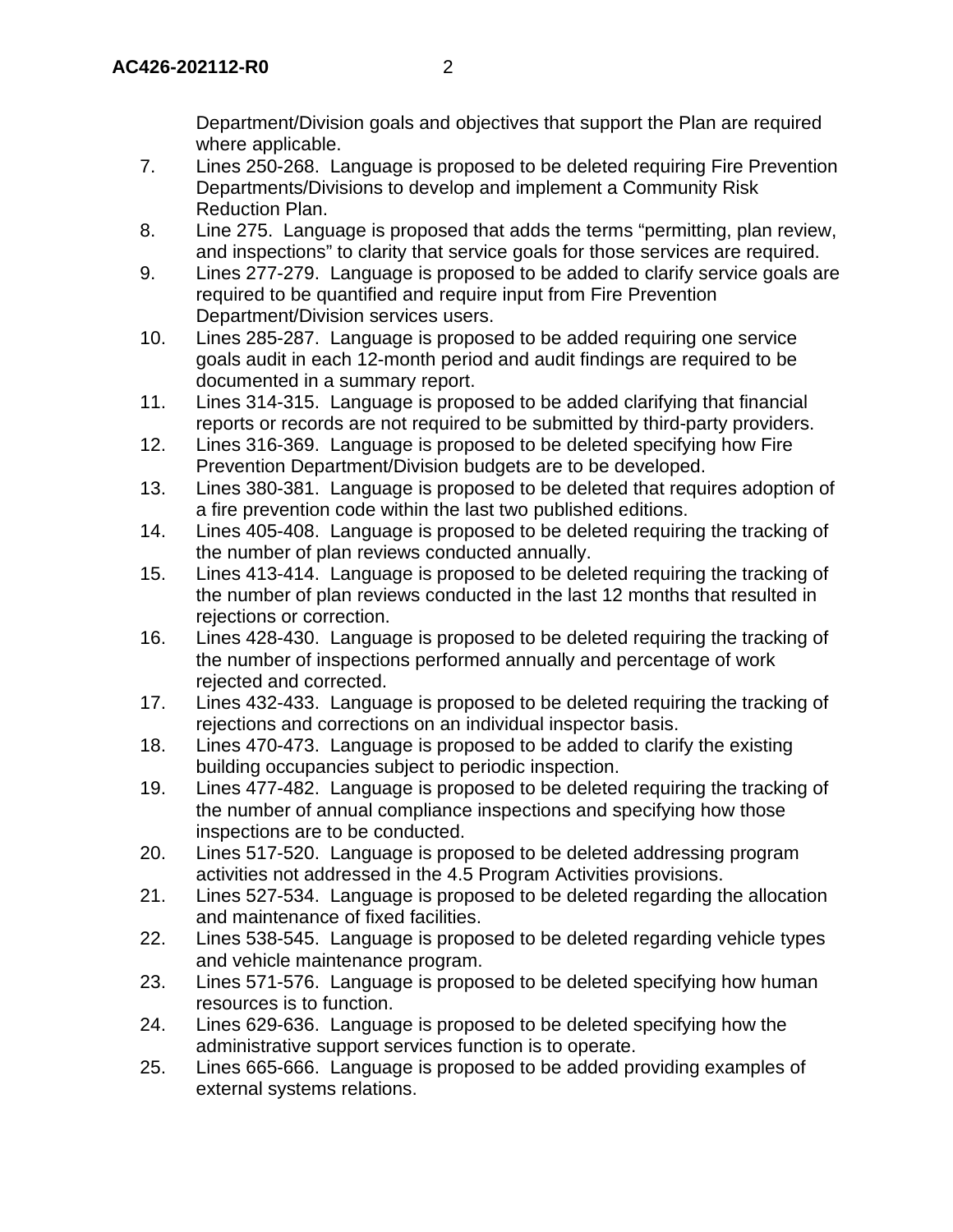- 26. Lines 670-682. Language is proposed to be deleted specifying external systems relations are required to be addressed in the Fire Prevention Department/Division strategic plan, and the contents of agreements with external systems.
- 27. Lines 690-692. Language is proposed to be added requiring work performed under external agency agreements are subject to conformance with the requirements of AC426 as applicable.

You are cordially invited to submit written comments, or to attend the WebEx committee hearing and present verbal comments. Written comments will be forwarded to the committee, **prior to the hearing**, if received by November 14, 2021. For your convenience, a comment form is provided. The link can be found on the Accreditation Committee meeting page on the IAS website, www.iasonline.org. Comments must be emailed to iasinfo@iasonline.org.

Parties interested in proposed revised criteria may deliver written communications and submissions regarding such proposed criteria to IAS within approximately 30 days of posting of the public notice on the IAS website. The committee shall be informed of all pertinent written communications received by IAS. Any relevant communication and changes to a criteria arising from the written communication/submission shall be posted to the IAS website prior to the meeting.

Participants at the accreditation committee meetings shall have the opportunity to speak on the proposed criteria to provide information to the committee. Committee meetings are generally held by electronic means. Participants are responsible to ensure access to appropriate computer equipment, software, and internet connectivity to ensure effective participation during the meeting.

Your cooperation is requested in forwarding to IAS, as noted above, all material directed to the committee. Prior to the hearing, parties interested in the deliberations of the committee should refrain from communicating, whether in writing or verbally, with committee members regarding agenda items. The committee reserves the right to refuse communications that do not comply with this request.

If you have any questions, please contact IAS at 562-364-8201. You may also reach us by e-mail at iasinfo@iasonline.org.

eurs verv trul

Raj Nathan President

Enclosures: Proposed Revised AC426 cc: Accreditation Committee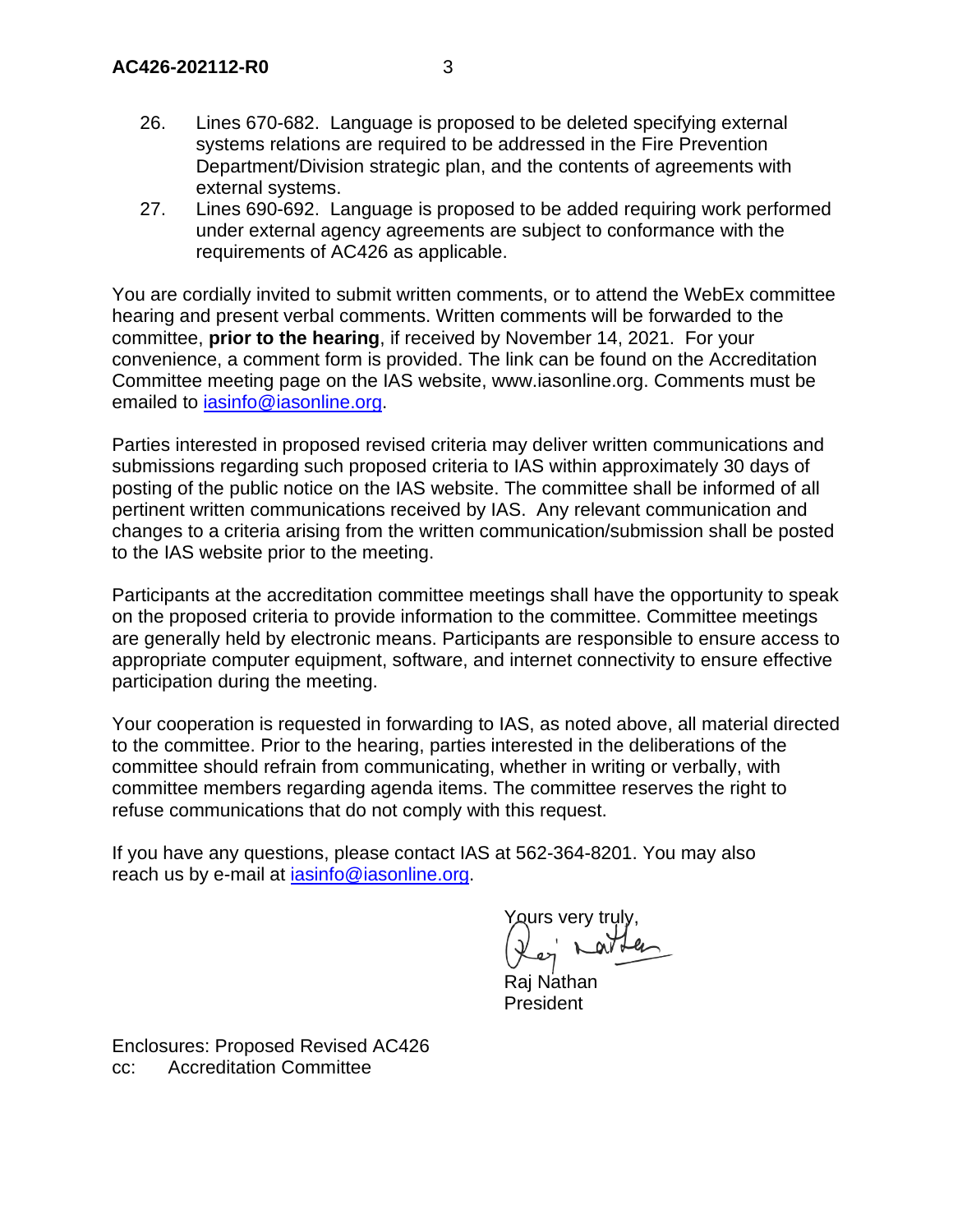

4 5

12 13

15 16

## 1 **PROPOSED REVISIONS TO THE ACCREDITATION CRITERIA FOR**  2 **FIRE PREVENTION AND LIFE SAFETY DEPARTMENTS AND THIRD-PARTIES**  3 **PROVIDING FIRE PREVENTION AND LIFE-SAFETY SERVICES**

6 **AC426** 

# 11 **Proposed October 2021**

# 14 **PREFACE**

- 17 The attached accreditation criteria have been proposed to provide all interested parties with an
- 18 opportunity to comment. These criteria may be further revised as needed. The criteria are developed
- 19 and adopted following public hearings conducted by the International Accreditation Service, Inc. (IAS),
- 20 Accreditation Committee and are effective on the first of the month following approval by the
- 21 Accreditation Committee, but no earlier than 30 days following the approval.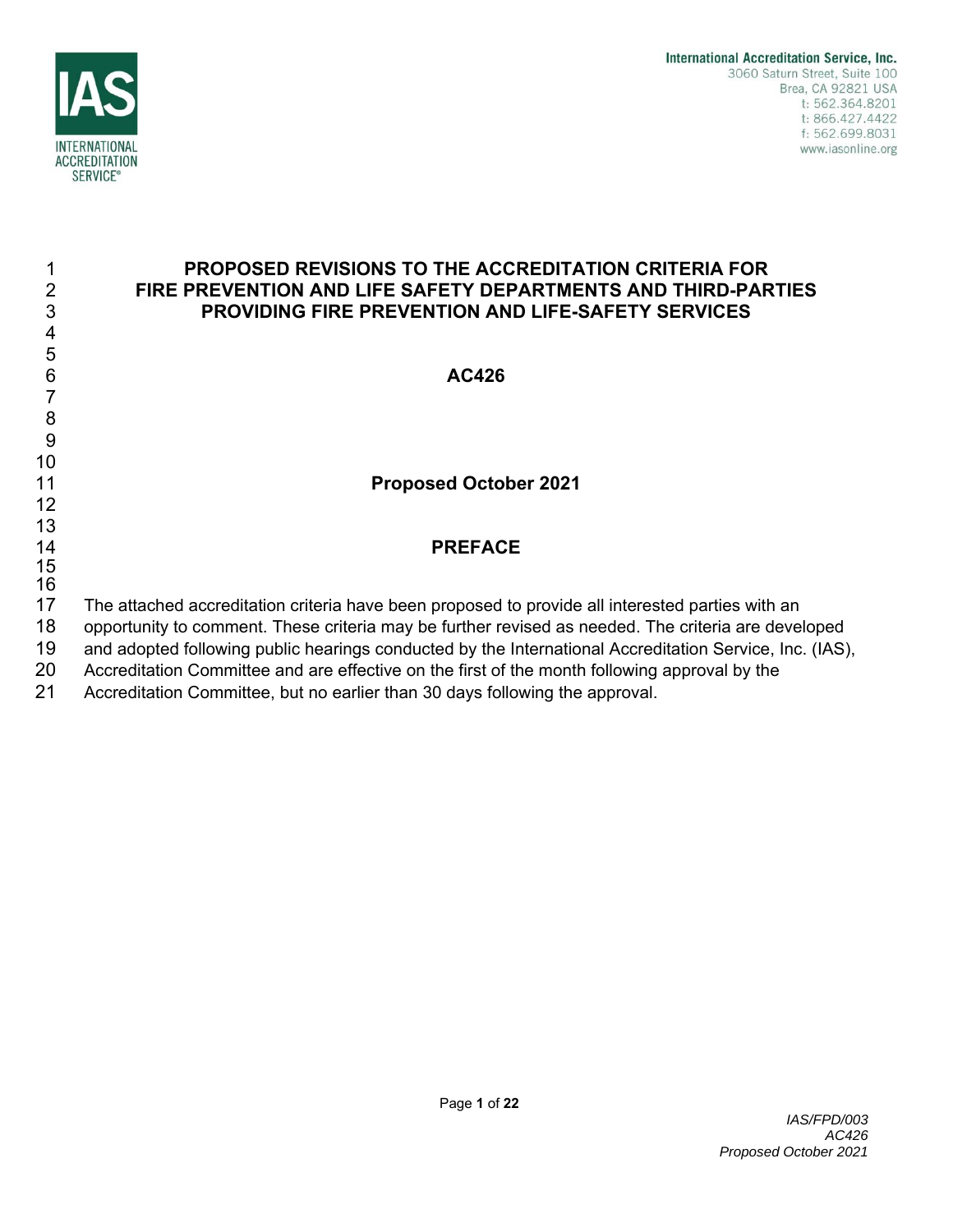# 22 **PROPOSED REVISIONS TO THE ACCREDITATION CRITERIA FOR FIRE PREVENTION AND LIFE SAFETY**  23 **DEPARTMENTS AND THIRD PARTIES PROVIDING FIRE PREVENTION AND LIFE-SAFETY SERVICES**

24

## 25 **1.0 INTRODUCTION**

- 26 **Scope**: These criteria set forth requirements for obtaining and maintaining International Accreditation Service,
- 27 Inc. (IAS), Fire Prevention and Life Safety Department accreditation a**nd Third Parties Providing Fire**
- 28 **Prevention And Life-Safety Services**. These criteria supplement the IAS Rules of Procedure for Fire Prevention 29 and Life Safety Department Accreditation **and Third Parties Providing Fire Prevention And Life-Safety**
- 30 **Services** 31
- 32 **1.1 References and Normative Documents**: Publications listed below refer to current editions in effect at 33 this time this criteria was approved (unless otherwise stated).
- 1.1.1 *International Fire Code*® 34 (IFC) current edition, and related standards, or the duly adopted model 35 code.
- 1.1.2 *International Building Code*® 36 (IBC), current edition, and related construction codes published by 37 the International Code Council, or the duly adopted model code.
- 1.1.3 *Fire & Emergency Services Self-Assessment Manual* (FESSAM)*,* 8th 38 edition, Commission on 39 Fire Accreditation International, Center for Public Safety Excellence.
- 40 1.1.3 IAS Rules of Procedure for Fire Prevention and Life Safety Department Accreditation and Third 41 Parties Providing Fire Prevention And Life-Safety Services.
- 42 1.1.4 *NFPA 921 Guide for Fire and Explosion Investigations.* (National Fire Protection Association)
- 43 1.1.5 *NFPA Standards 1031 Standard for Professional Qualification for Fire Inspector and Plan*  44 *Examiner*. (National Fire Protection Association)
- 45 1.1.51.1.6 *NFPA Standard 1033 Standard for Professional Qualifications for Fire Investigator*. 46 (National Fire Protection Association)
- 47 1.1.61.1.7 *NFPA Standard 1035 Standard on Fire and Life Safety Educator, Public Information*  48 *Officer, Youth Firesetter Investigation Specialist, and Youth Firesetter Program Manager*  49 *Professional Qualifications*. (National Fire Protection Association)
- 50 1.1.8 *NFPA1037 Standard on Fire Marshal Professional Qualifications*. (National Fire Protection 51 Association)
- 52 1.1.9 *NFPA Standard 1300 Standard on Community Risk Assessment and Community Risk*  53 *Reduction Plan Development*. (National Fire Protection Association)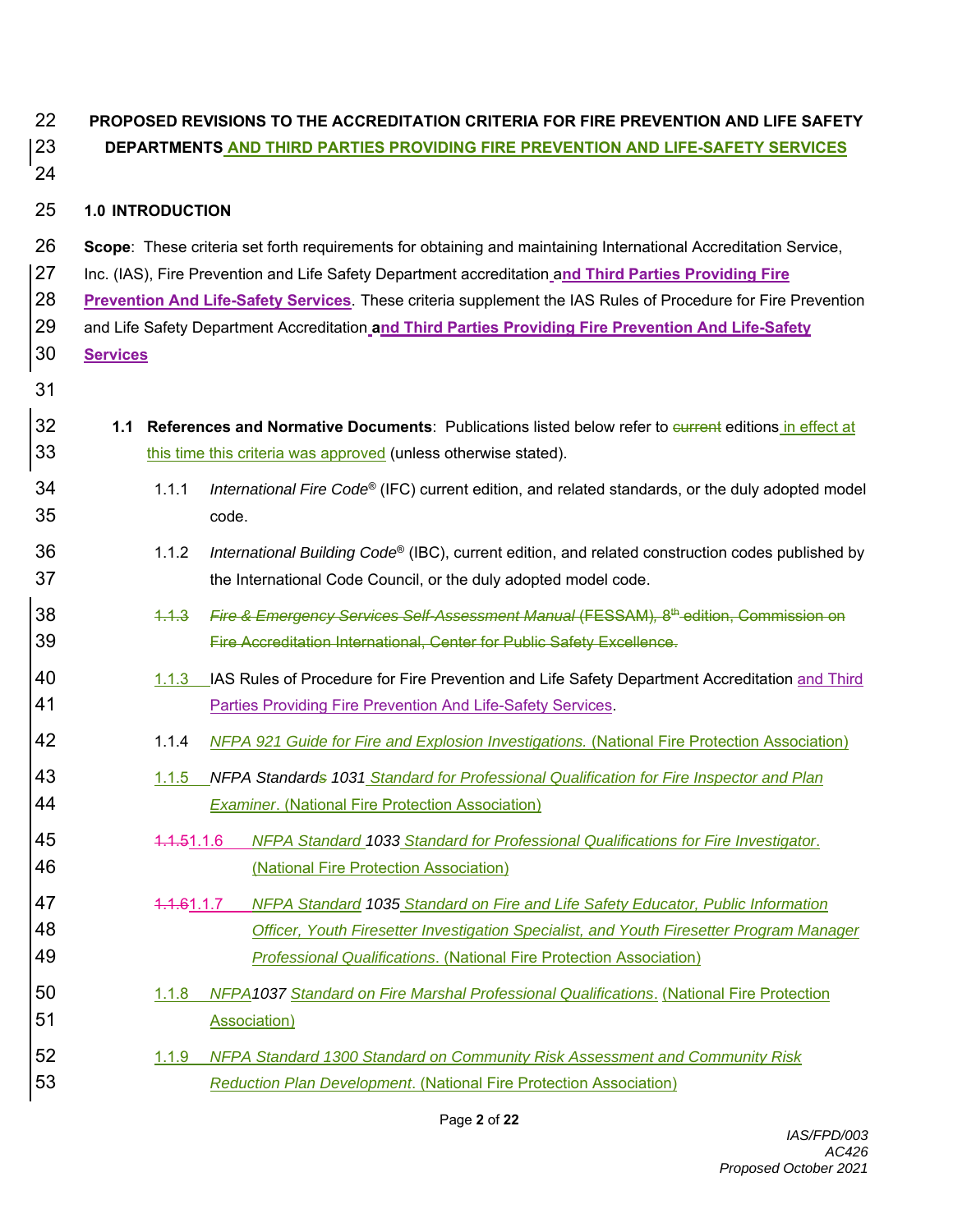- 54 *1.1.10 NFPA Standard 1730 Standard on Organization and Deployment of Fire Prevention and Code*  55 *Enforcement, Plan Review, Investigation, and Public Education Operations.* (National Fire 56 Protection Association)
- 58 **2.0 DEFINITIONS**

57

- 59 **2.1 Accreditation**: Formal third-party recognition that an organization fulfills specified requirements and is 60 competent to carry out specific conformity assessment and regulatory tasks.
- 61 **2.2 Accreditation Committee**: A committee appointed by the IAS Board of Directors to monitor the work of 62 and to develop accreditation criteria for IAS.
- 63 **2.3 Accreditation Review Committee (ARC)**: A committee established by the IAS Board of Directors to 64 render accreditation decisions on several IAS accreditation programs including the Fire Prevention and 65 Life Safety Department Accreditation program.
- 66 **2.4 Alternative Materials, Design and Methods of Construction and Equipment**: A material or method 67 of construction not prescribed in the adopted code, where the fire code official finds that the proposed 68 design is satisfactory and complies with the intent of the provisions of the applicable code, and that the 69 material, method, or work offered is, for the purpose intended, at least the equivalent of that prescribed 70 in the code in quality, strength, effectiveness, fire resistance, durability and safety.
- 71 **2.5 Appeal**: Request for reconsideration of any administrative decision by the fire prevention department. 72 Administrative decisions include:
- 73 2.5.1 Refusal to accept an application for issuance of a permit.
- 74 2.5.2 Refusal to proceed with plan review or inspections.
- 75 2.5.3 Corrective action requests.
- 76 2.5.4 Refusal to agree with the designer's code interpretation.
- 77 2.5.5 Decisions to deny, suspend or halt construction work, if empowered to do so.
- 78 2.5.6 Any other action that impedes the attainment of a permit for construction or certificate of 79 occupancy.
- 80 2.5.7 Any communication from the department indicating a requirement resulting from any code 81 enforcement activity.
- 82 **2.6 Applicant**: An individual or corporation applying for a construction or operational permit within the 83 scope of regulation of the department.
- 84 **2.7 Approved**: Acceptable to the fire code official.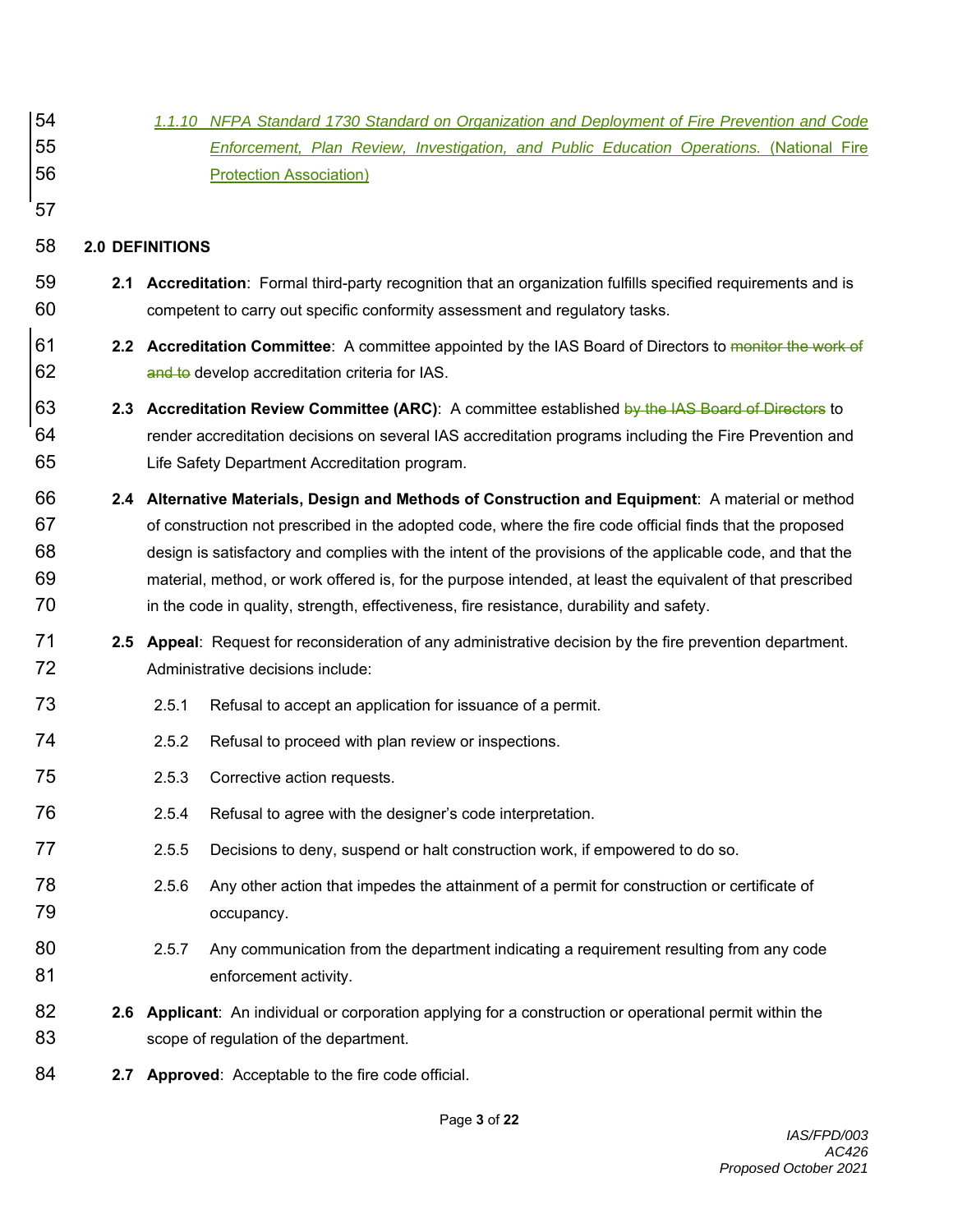- 85 **2.8 Approved Agency**: An established and recognized agency regularly engaged in conducting tests or 86 furnishing inspection services when such agency has been approved by the fire code official. 87 Accreditation by the International Accreditation Service as a testing laboratory, special inspection 88 agency, or product certification agency meets the intent of this section.
- 89 **2.9 Building Department/Code Administration and Enforcement Agency**: Governmental 90 body/jurisdiction which performs functions related to enforcement of laws related to construction or use 91 of buildings.
- 92 **2.10 Certification**: The confirmation of certain characteristics of a project, product, person, or organization. 93 This confirmation is often, but not always, provided by some form of external review, education, or 94 assessment. One of the most common types of certification is professional certification, where a person 95 is certified as being able to competently complete a job or task, usually by the passing of an 96 examination.
- 97 **2.11 CFAI The Commission on Fire Accreditation International**: A private non-profit organization 98 that publishes a self-assessment process for organizations seeking accreditation for a fire service 99 department.
- 100 **2.122.11 Complaint**: Expression of dissatisfaction, other than appeal, by any person or organization, 101 concerning some matter related to the department, a contractor, work started without permits, or other 102 matters where a response is expected.
- 103 **2.132.12 Construction Documents**: Written, graphic and pictorial documents prepared or assembled to 104 describe the design, location and physical characteristics of a building project as set forth in the adopted 105 code.
- 106 **2.142.13 Control**: The direction, regulation and coordination of procedures and related documents to 107 assure consistency of operations.
- 108 **2.15 CPSE The Center for Public Safety Excellence**: A private non-profit organization that provides 09 oversight to the Commission on Fire Accreditation.
- 110 **2.152.14 Department**: The department, division, or bureau within a department in the jurisdiction or third-11 party firm responsible for implementation and administration of services for which accreditation is 112 **granted**.
- 113 **2.162.15 Exhibits**: Documents, illustrations, records, charts, and other forms of physical evidence offered 114 to provide proof of performance and activity by a department seeking accreditation.
- 115 **2.172.16 External/Internal Pressures and Influences**: Interferences with the due process of 116 **and administration or operations of the department by persons in a position of power (such as elected** 117 officials).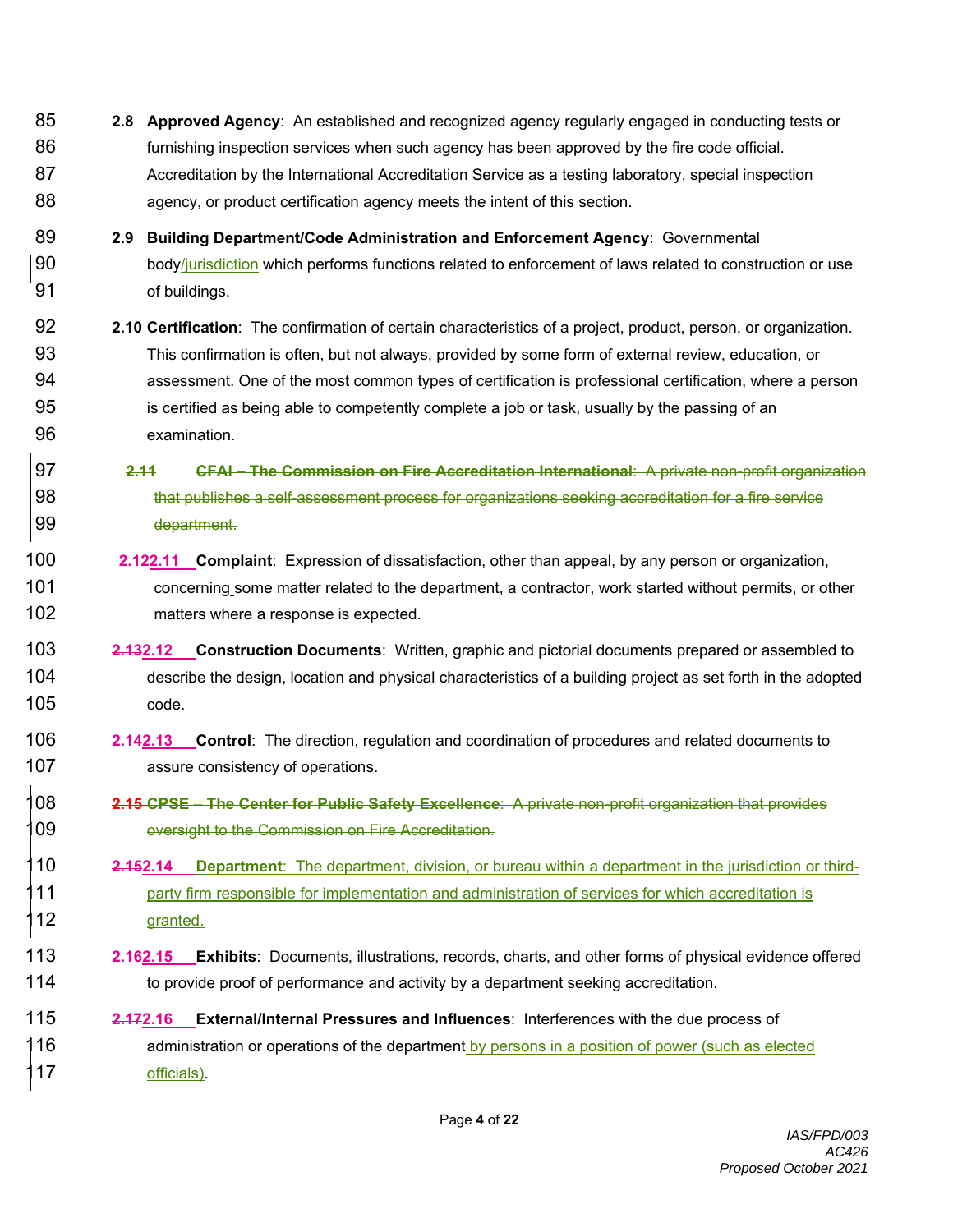- 118 **2.182.17 Fire Code Administrator/Fire Code Official**: Governmental officer or other designated authority 119 having jurisdiction (AHJ) charged with the administration and enforcement of fire prevention and life 120 safety codes and standards as adopted in a particular jurisdiction. At the state level these officials are 121 designated as fire marshals, fire administrators or directors.
- 122 **2.192.18 Fire Prevention and Life Safety Department**: The unit of Federal, state, or local government, 123 or such other regulatory body legally authorized to enforce fire prevention and life safety codes and 124 standards.
- 125 **2.202.19 Historic Buildings**: Buildings that are listed in or are eligible for listing in the National Register of 126 Historic Places, or designated as historic under appropriate national, state, or local law.
- 127 **2.212.20 Internal Quality Audits**: Internal studies to identify the extent to which documented procedures 28 are followed and the effectiveness of current processes. An audit is a systematic, independent and 129 documented process to obtain and evaluate objective evidence to determine the extent to which the 130 audit criteria are fulfilled. An internal audit is an audit conducted by, or on behalf of, the organization 131 itself for the purpose of identifying the extent to which the requirements of the quality management 132 system are followed, as well as the effectiveness of current processes. A minimum of one internal 133 Service Goals audit shall be conducted in each 12-month period. Service goals audit findings shall be 134 documented in a summary report that compares audit findings to required service goals.
- 135 **2.222.21 Jurisdiction**: A governmental unit that has authority to adopt and enforce construction and/or 136 fire codes. (Also known at the Authority Having Jurisdiction [AHJ]).
- 137 **2.22 Labeled/Listed**: Equipment or material to which has been attached a label, seal, symbol or other 138 identifying mark of a nationally recognized testing laboratory, inspection agency or other organization 139 concerned with product evaluation that maintains periodic inspection of equipment, materials or products 140 and whose labeling indicates either that the equipment, materials, or products meet identified standards 141 or have been tested and found suitable for a specified purpose.
- 142 **2.23 Life Safety Error**: Omission or flaw in design or construction that has the potential to negatively impact 143 occupant and/or rescuer safety; or the failure to meet, in design or construction, a required minimum 144 standard intended to minimize the effects of fire and related hazards to occupants and/or rescuers. 145 (May include, for example, errors in the design, construction, or installation of exiting systems, fire 146 alarms and sprinklers, smoke control systems, control systems for hazardous materials, etc.). Life- $147$  safety goals are as further defined by the department. A goal of "0" for life safety errors is required.
- 148 **2.24 Major Error**: Omission or flaw in design or construction, other than Life-Safety Errors, that has the 149 potential to negatively impact the use and occupancy of buildings and structures, and other omissions or 150 flaws of particular concern to the department/division. Major errors are as further defined by the 151 department.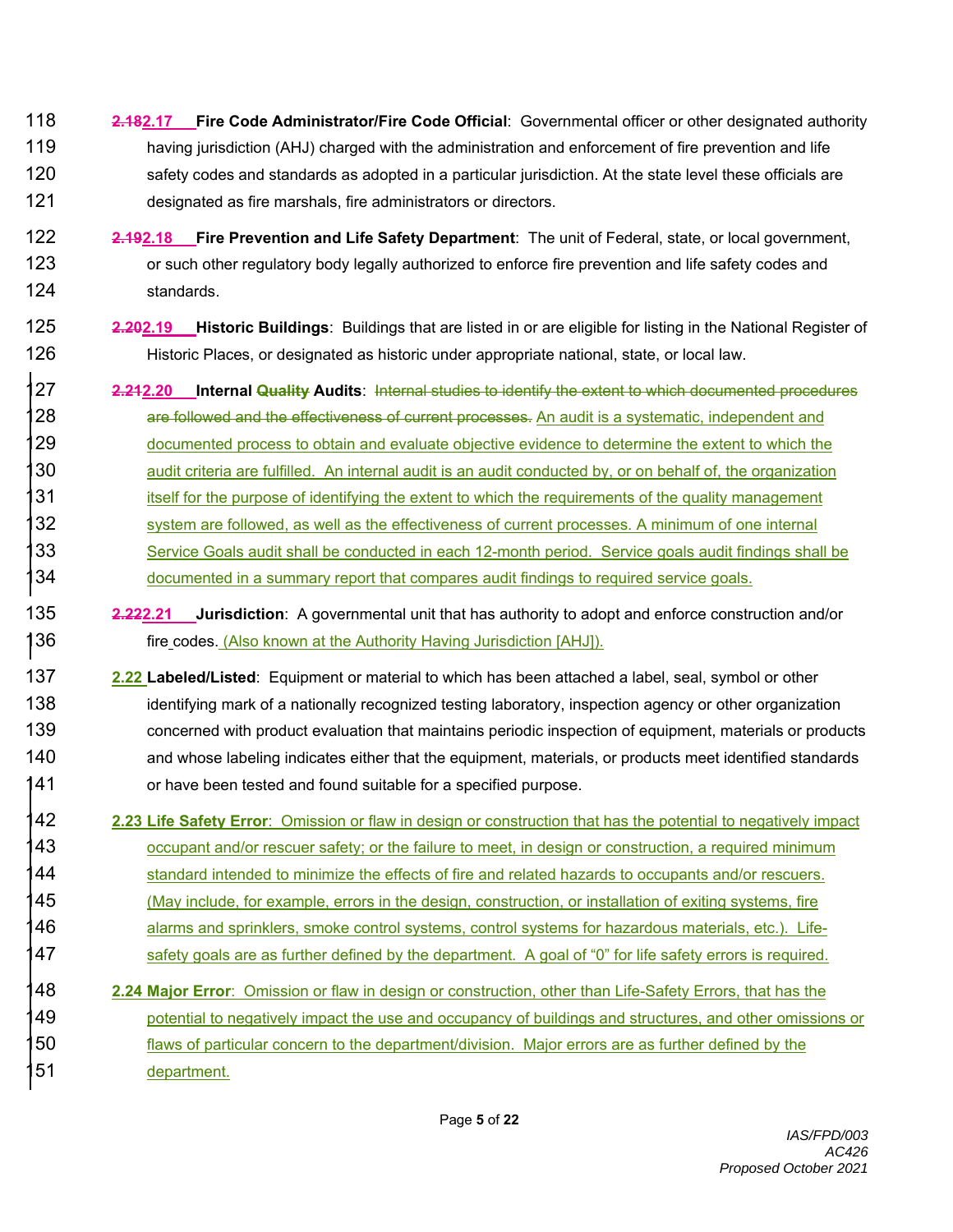#### 152 **2.232.25 Minor Error**: Minor errors are as defined by the department.

- 153 **2.242.26 Management/Operational Audits or External Studies**: Independent evaluations conducted by 154 a qualified entity to measure the operational consistency and overall efficiency of the department.
- 155 **2.252.27 Management Reviews**: A regularly scheduled assessment of the department by management, 156 to include the status of actions from previous reviews; changes in external and internal issues that are 157 relevant to the quality management system; information on the performance and effectiveness of the 158 quality management system; the adequacy of resources; the effectiveness of actions taken to address 159 risks and opportunities; and opportunities for improvement.
- 160 **2.262.28 Permit**: An official document issued by the authority having jurisdiction which authorizes 161 **performance of a specified a specific construction or operational activity.**
- 162 **2.272.29 Quality Assurance Plan**: Documents which set forth the policies and practices aimed at 163 ensuring the quality of the department's services through the observation of work in progress or 164 sampling (audit) of completed work.
- 165 **2.30 Quality Assurance Program**: The department's system for maintaining minimum quality levels of 166 service through a collection of self-imposed standards through activities such as internal quality audits, 167 document creation and control, management reviews, etc. (see Section 4.3.3).
- 168 **2.282.31 Quality Service Goals:** The internal error rate goal for individuals performing duties associated 169 with services provided by the department. Quality service goals include, but are not limited to, 170 permitting, plan review, and inspection services. Quality service goals shall be established for Life-171 Safety, Major, and Minor Errors as defined herein.
- 172 **2.292.32 Registered Design Professionals**: Individuals registered or licensed to practice their respective 173 design professions as defined by the statutory requirements of the professional registration laws of the 174 state or jurisdiction in which the project is to be constructed.
- 175 **2.302.33 Registered/Licensed Contractor**: Any contractor who has registered with the appropriate state 176 agency or local jurisdiction pursuant to fulfilling the competency requirements in the jurisdiction for which 177 the registration is issued. Registered contractors may contract only in such jurisdictions.
- 178 **2.312.34 Service Goals**: Goals set for performance in each area of service offered by the fire prevention 179 and life safety department/division. Goals are quantified (expressed as a number, rating, or grade) and 180 established <del>in cooperation</del> with input from users of services provided by the fire prevention department 181 (citizens, architects, engineers, contractors, etc.), as well as elected and appointed governmental 182 officials. A system shall be in place to regularly audit processes in meeting service goals. As part of this 183 system, goals shall be established in three separate areas of overall service: timeliness (turnaround 184 time); quality (internal error rate); and staff professionalism (quality of interactions, with staff [e.g., 185 knowledge, attitude, responsiveness, and helpfulness of staff members]) as perceived by users of the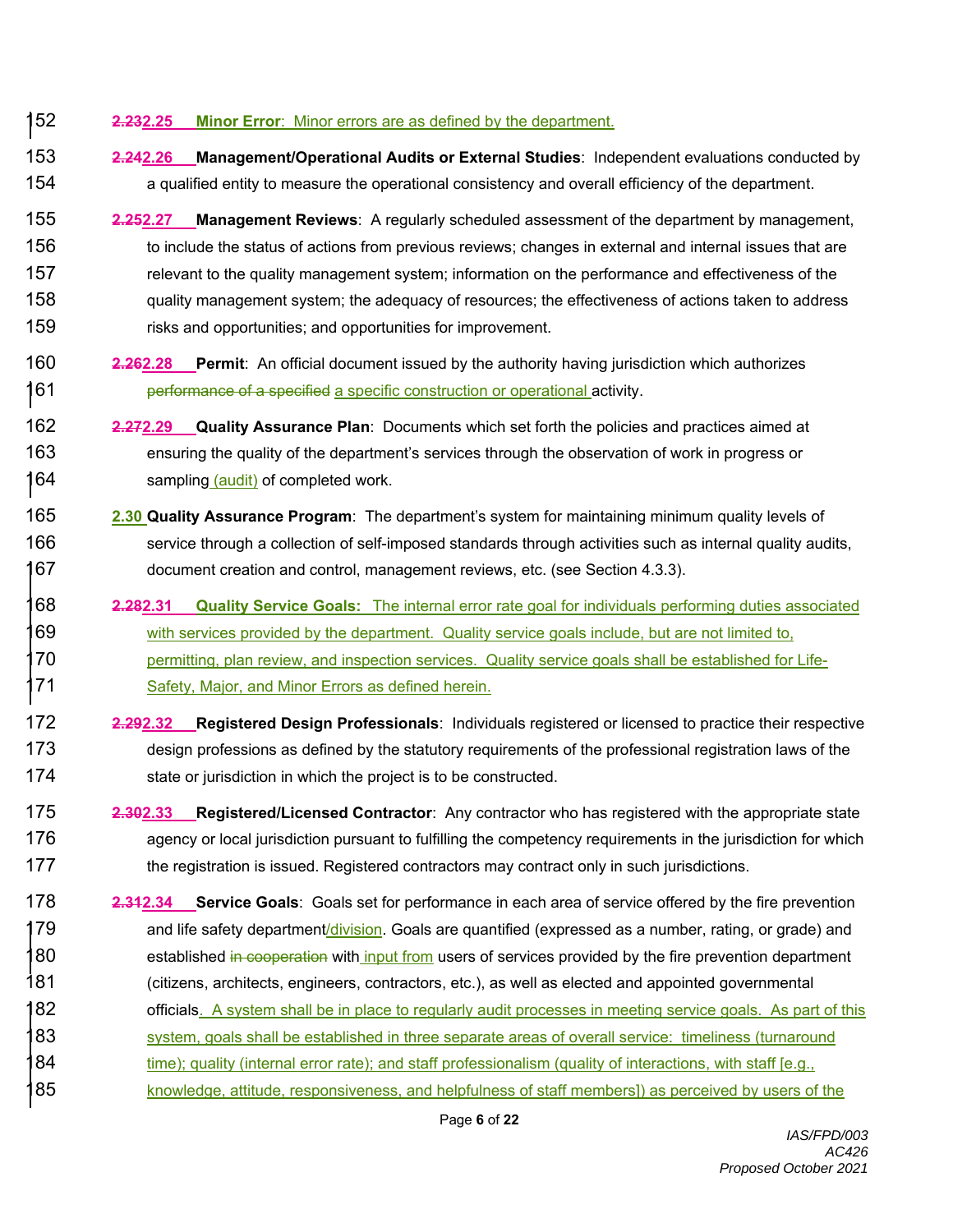- 186 department/division services. A minimum of one Service Goals audit shall be conducted in each 12-87 month period. Service goals audit findings shall be documented in a summary report that compares 188 audit findings to the required service goals.
- 189 **2.322.35 Special Inspection**: Inspection required of materials, installation, fabrication, construction, 190 erection or placement of components and connections requiring special expertise to ensure compliance 191 with approved construction documents and referenced standards (see IBC Section 1704).
- 192 **2.332.36 Standard Operating Guidelines/Procedures**: A collection of procedures Written documentation 93 designed to ensure tasks are performed and services are provided in a uniform manner consistent with 194 the department's goals.
- 195 **2.342.37 Structure**: That which is built or constructed.
- 196 **2.38 Third Party**: A competent, independent entity recognized to perform specified tasks subject to 197 approval by the governmental jurisdiction/authority having jurisdiction.
- 198 **2.352.39 Top Management**: The person or group of people who direct and control the department or 199 third-party company seeking accreditation. **Note:** If the scope of accreditation only covers a part of an 200 organization, top management refers to the individual or group of individuals who direct and control that  $201$  part of the organization.

### 202 **3.0 ELIGIBILITY**

- 203 Accreditation services are available to fire prevention and life safety departments and third parties that 204 provide any of the following services (or any combination thereof):
- 205 **3.1** Permitting
- 206 **3.2** Plan review
- 207 **3.3** Fire inspections (construction)
- 208 **3.4** Existing occupancy inspection
- 209 **3.5** Fire investigations.
- 210

## 211 **4.0 REQUIRED BASIC INFORMATION**

- 212 The applicant shall provide evidence of compliance with each of the following clauses:
- 213 **4.1 Governance and Administration**: Evidence that there is an established administrative structure and 214 environment for achievement of the department's mission, purposes, goals, strategies, and objectives. 215 The department shall be legally identifiable.
- 216 4.1.1 There shall be a governing authority that reviews and approves programs to ensure compliance 217 with basic governmental and department policies. Historical and political information on the 218 **iurisdictions served shall be provided, including a copy of the Charter and incorporation details.**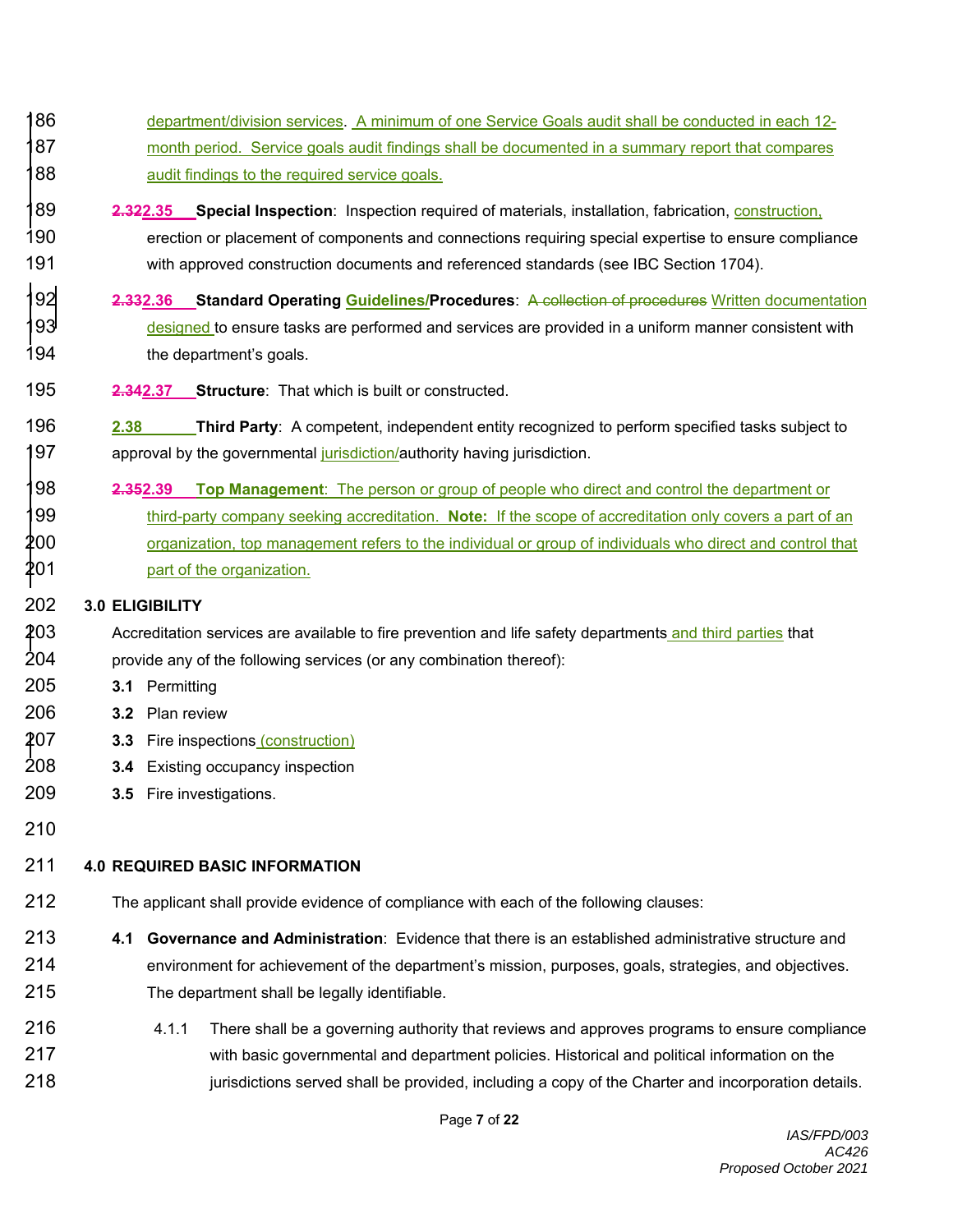219 4.1.2 There shall be a method of selecting the fire prevention department head that utilizes 220 appropriate qualifications and credentials. 221 4.1.3 The administrative structure shall be formalized. A chart as indicated by Section 4.7.2.1 shall be 222 maintained by the department. 223 4.1.4 The governing authority shall have policies in place that preclude individual members of the 224 governing board, committee, council or staff members from influencing administration or  $\frac{1}{2}$ 25  $\hspace{1cm}$  enforcement operations of the department. There shall be statutes, policies, and/or other  $226$  adequate measures in place that provide fire code officials freedom from externa/internal  $227$  pressures and influences (as defined in Section 2) that could possibly impair the enforcement  $228$  of codes. 229 4.1.5 Policies or statutes shall be in place to address external/internal pressures and influences (as defined in Section 2.17) that may impair the enforcement of codes. (This section intentionally left blank for future content). 232 4.1.6 There shall be an established communication process in place between the governing body 233 and the administrative structure of the department. 234 4.1.7 The role and composition of various policy making, planning and special purpose bodies shall 235 **be defined <del>by the fire prevention and life safety department organizational chart</del>.** 236 4.1.8 **Complaints and Appeals** 237 4.1.8.1. Documented procedures shall be in place to record, investigate and resolve complaints 238 against the department, its personnel, its contract third-party service providers, and  $239$  complaints about contractors, property and business owners, life-safety violation, work  $\text{\#}40$  without permits, and other similar violations. 241  $\,$   $\,$   $\,$   $\,$   $\,$   $\,$  4.1.8.2. There shall be evidence of the existence of and rules of procedure for a board of appeals as 242 required by Section 108 of the IFC or other documented procedure for hearing and deciding 243 appeals in accordance with other duly adopted code. 244 **4.2 Community Risk Assessment/Reduction**: The purpose of the risk assessment category is to evaluate 245 the systematic hazard analysis process for describing and qualifying the risk associated with the 246 community's potential hazards.  $\overline{2}47$   $\overline{4.2.1}$  The characteristics of the community shall be documented by collecting historical data. Where  $\pmb{2}$ 48 the jurisdiction has a Community Risk Reduction Plan, the department shall have goals and  $249$   $\bullet$  objectives that support the plan where applicable.  $\pmb{250}$  and a state  $\pmb{4.2.2}$  . A process shall be instituted by which risks are defined and department goals for mitigation are  $251$  established.  $\frac{1}{2}$ <br>  $\frac{23}{1}$ <br>  $\frac{3}{1}$ <br>  $\frac{3}{1}$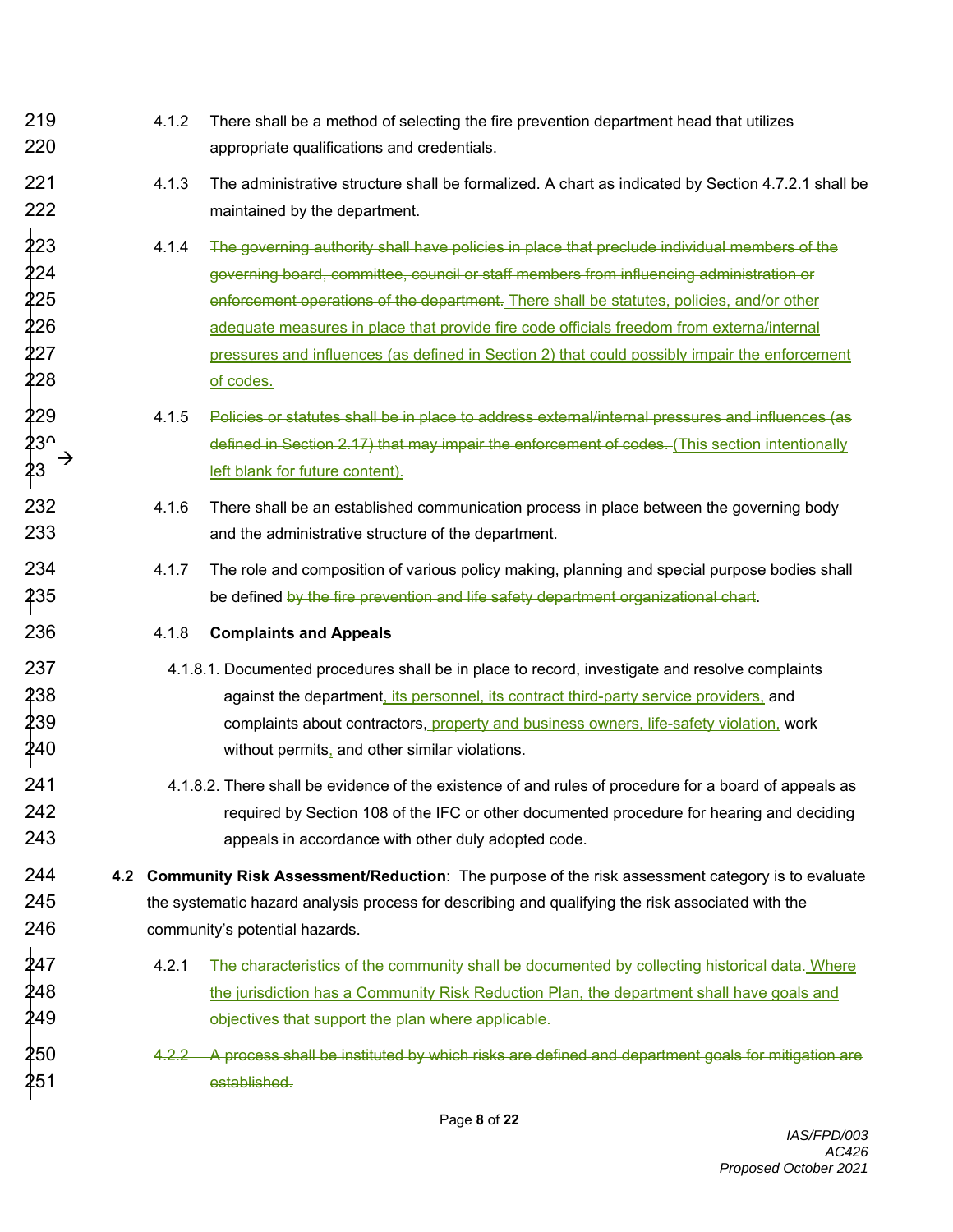- 252 4.2.3 Geographical boundaries shall be identified. Environmental and topographic information shall  $253$  be provided that includes the following: area (in square miles), geographical and topographical  $\pm$ 254 features, wind zones, flood risk, seismic and/or other geological risk zones, as well as any other  $255$  local environmental health and safety concerns. A map showing boundaries of the jurisdiction  $\frac{1}{2}$  $256$  shall be provided.
- $\overline{2}57$   $\overline{4.2.4}$  Demographics, such as population, land use, topography, climate and occupancy groups shall  $258$  be provided.
- $\pmb{259}$  and a 4.2.5 The department shall provide information on economic considerations such as growth trends  $260\,$  and projections, current housing count and future needs projections, median housing prices,  $261\,$  property tax rates, and major contributors to local economy (tourism, manufacturing, education,  $262$  and  $\frac{1}{262}$  military, specific industry locations).
- $\overline{2}63$   $\overline{4.2.6}$  Historical data from fire reports, responses (emergent and non-emergent) and target hazards,  $264 \,$  where available, shall be provided. Information on building ages, fire protection provided, 265 occupancy types, occupant loads, economic impact and hazardous chemicals/processes, 266 where available, shall be provided.
- $\overline{2}67$   $\overline{4.2.7}$  A description of activities related to mitigation from exposure hazards, such as hazardous  $\boldsymbol{\hat{z}}$ 68  $\boldsymbol{z}$  materials, urban wildland interface, brushfires, floods or other, shall be provided.
- 270 **4.3 Goals and Objectives**: The purpose of the goals and objectives category is to evaluate the 271 department's ability to identify and develop operational priorities that are effective in servicing the community's needs.

269

- 273 4.3.1 The department shall be quided by written goals and specific objectives that are consistent with 274 the mission of the department and are appropriate for the jurisdiction being served.
- $\overline{2}75$   $\qquad \qquad \, \, 4.3.2$  The department shall have documented permitting, plan review, and inspection service goals, 276 established with stakeholder input, for each area of service provided by the fire prevention and 277 **Lifte safety department (as defined in Section** 2<del>.31</del>). Service Goals shall be quantified  $278$  expressed as a number, rating, or grade) and established with input from users of services  $279$  provided by the department (for example, architects, engineers, contractors, etc.) A system  $\overline{2}80$  shall be in place to regularly <del>measure</del> audit progress in meeting service goals. As part of this 281 system, <del>targets should <u>service goals shall</u> be established <del>for improvements</del> in three separate<br>282 separate areas of overall service: timeliness (turnaround time); quality (error rate); and professionalism</del> areas of overall service: timeliness (turnaround time); quality (error rate); and professionalism  $283$  external ty of interactions with staff and with the public  $\sqrt{2}$  (e.g., knowledge, attitude, ↓<br>284 responsiveness, and helpfulness of staff members]) as perceived by users of⊈  $\overline{{\bf 2}}$ 85  $\hspace{1cm}$  department/division services. A minimum of one service goals audit shall be conducted in each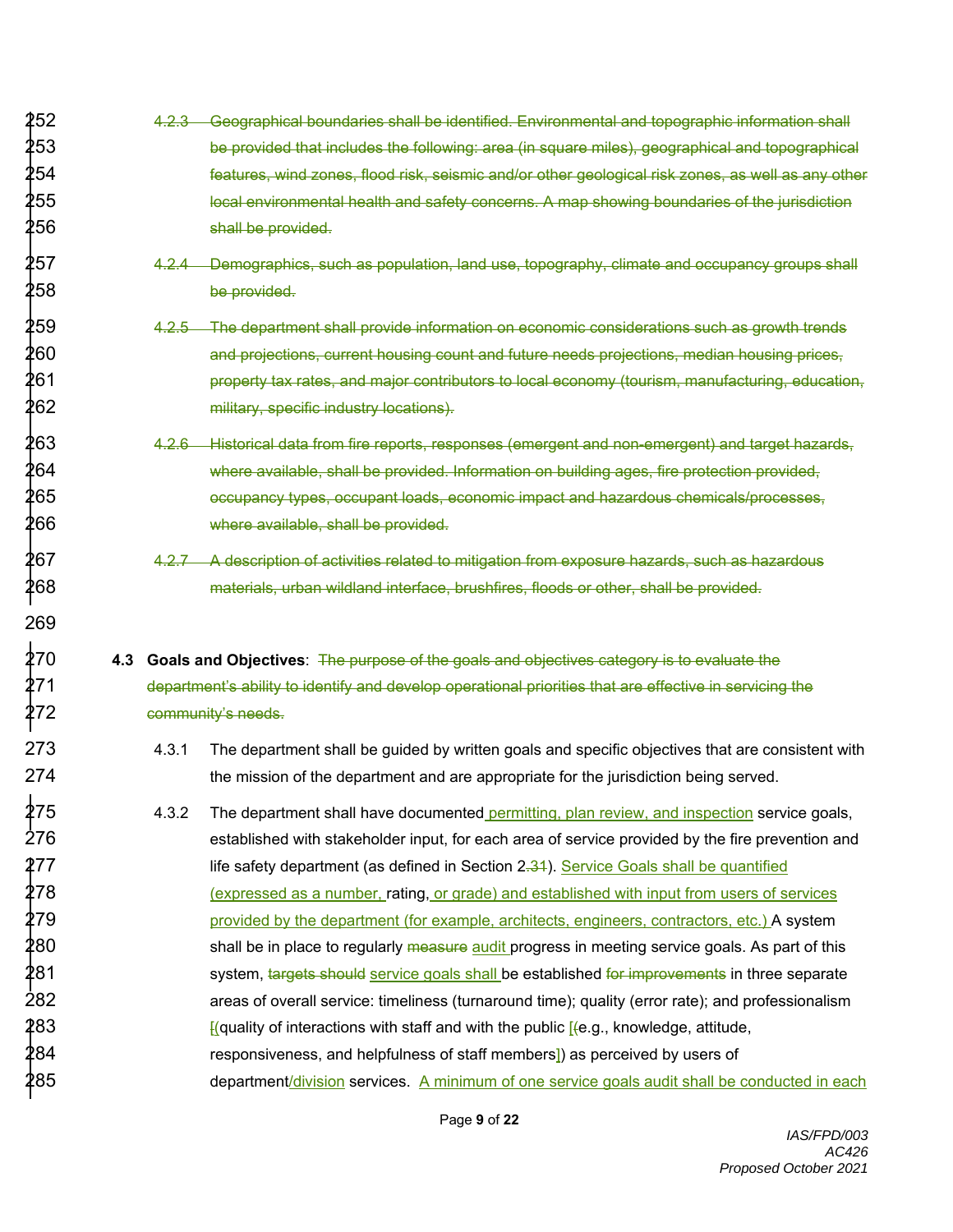| 286<br>287                             | 12-month period. Audit findings shall be documented in a summary report that compares audit<br>findings to the required service goals.                                                                                                                                                                                                                                                                                                                                          |
|----------------------------------------|---------------------------------------------------------------------------------------------------------------------------------------------------------------------------------------------------------------------------------------------------------------------------------------------------------------------------------------------------------------------------------------------------------------------------------------------------------------------------------|
| 288<br>289                             | 4.3.3<br>The department shall establish and maintain a comprehensive quality assurance program (as<br>defined in Section 2) which shall contain, at minimum, the following components:                                                                                                                                                                                                                                                                                          |
| 290                                    | 4.3.3.1. The department's official quality policy and quality assurance plan.                                                                                                                                                                                                                                                                                                                                                                                                   |
| 291<br>292                             | 4.3.3.2. Evidence of standard operating procedures (SOPs), including SOPs which address the<br>following quality-related tasks:                                                                                                                                                                                                                                                                                                                                                 |
| 293                                    | 4.3.3.2.1.<br>Writing/revising a standard operating procedure                                                                                                                                                                                                                                                                                                                                                                                                                   |
| 294                                    | 4.3.3.2.2.<br>Internal audits                                                                                                                                                                                                                                                                                                                                                                                                                                                   |
| 295                                    | 4.3.3.2.3.<br>Handling of nonconformities                                                                                                                                                                                                                                                                                                                                                                                                                                       |
| 296                                    | 4.3.3.2.4.<br>Corrective and preventive action                                                                                                                                                                                                                                                                                                                                                                                                                                  |
| 297                                    | 4.3.3.2.5.<br>Management review                                                                                                                                                                                                                                                                                                                                                                                                                                                 |
| 298                                    | $4.3.3.2.6$ .<br>Document and data control                                                                                                                                                                                                                                                                                                                                                                                                                                      |
| 299                                    | 4.3.3.3. Annual (or more frequent) internal quality audits (not to be confused with financial audits).                                                                                                                                                                                                                                                                                                                                                                          |
| 300                                    | 4.3.3.4. Management reviews as defined in Section 2.                                                                                                                                                                                                                                                                                                                                                                                                                            |
| 301                                    | Note 1: A typical period for conducting a management review is once every 12 months.                                                                                                                                                                                                                                                                                                                                                                                            |
| 302<br>303<br>304                      | <b>Note 2:</b> Results of management reviews should shall feed into the department's planning<br>system and should shall include the goals, objectives, and action plans, and expected<br>outcomes for the coming year, as applicable.                                                                                                                                                                                                                                          |
| 305                                    | 4.3.3.5. Controlled policies, forms, checklists, etc.                                                                                                                                                                                                                                                                                                                                                                                                                           |
| 306<br>307<br>308<br>309<br>310<br>311 | A matrix of staff certifications shall be provided and must include names, job titles, required<br>4.3.4<br>certificates, current status and expiration dates. Certifications required of staff shall be issued by<br>a national model code promulgation organization, such as the International Code Council, the<br>National Fire Protection Association, or other acceptable certification organization, as<br>determined by the department, local ordinance, or state laws. |
| 312                                    | 4.4 Finance: The department shall demonstrate the ability to fund operational priorities, effectiveness in                                                                                                                                                                                                                                                                                                                                                                      |
| 313                                    | servicing the community and department's needs and a healthy prognosis for long-range delivery of                                                                                                                                                                                                                                                                                                                                                                               |
| 314                                    | services. A copy of the department's current fiscal year budget shall be provided. Financial reports or                                                                                                                                                                                                                                                                                                                                                                         |
| 315                                    | records are not required to be submitted by third-party service providers.                                                                                                                                                                                                                                                                                                                                                                                                      |
| 316                                    | Financial planning and resource allocation shall be based on department planning involving<br>4.4.1<br>Page 10 of 22                                                                                                                                                                                                                                                                                                                                                            |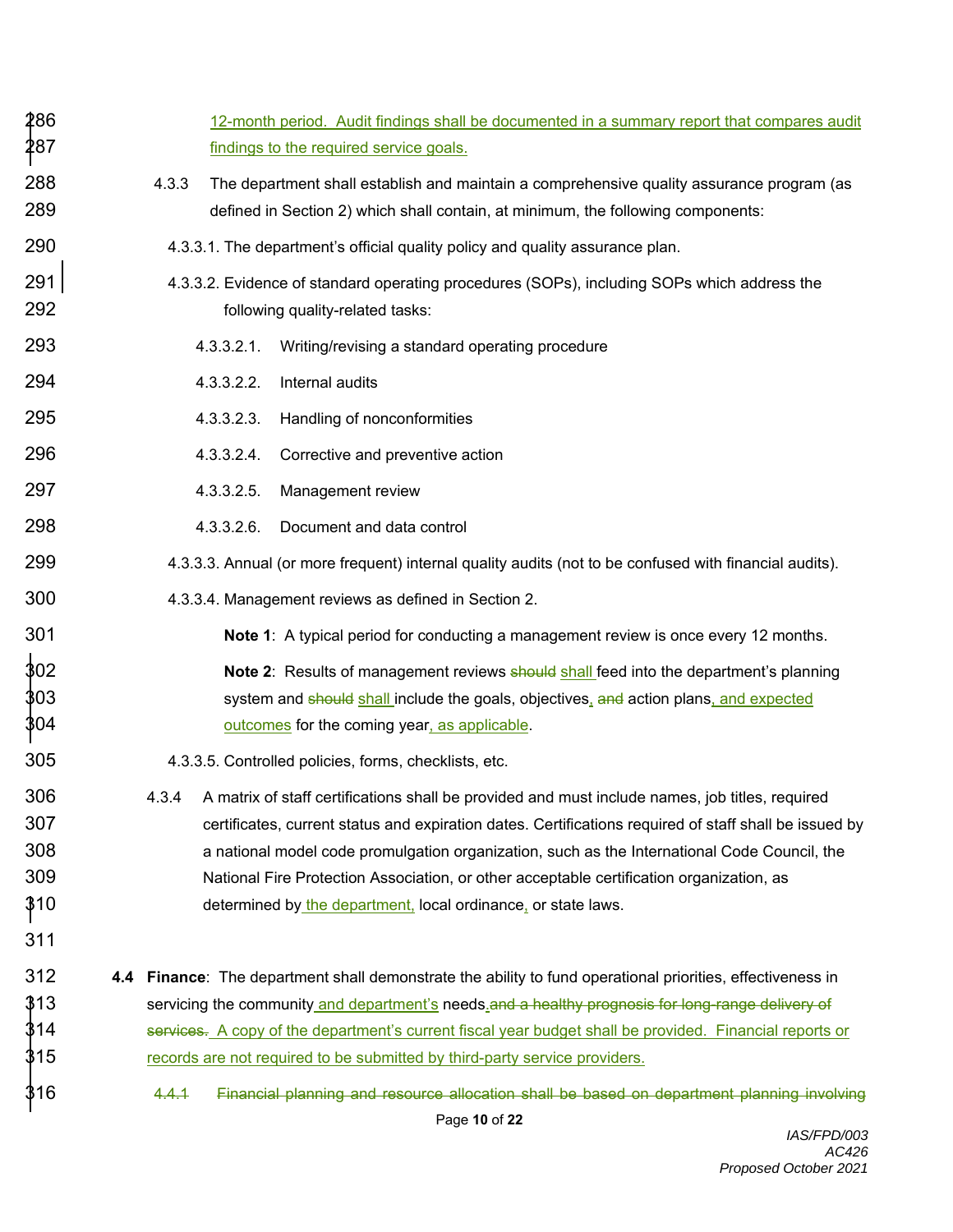| 317 |        | broad staff participation.                                                                         |
|-----|--------|----------------------------------------------------------------------------------------------------|
| 318 | 4.4.2  | The governing body and regulatory agencies shall give the department appropriate                   |
| 319 |        | direction in budget and planning over matters within their scope of service.                       |
| 320 | 4.4.3  | The policies, guidelines and process for developing the annual budget shall be well                |
| 321 |        | defined and followed.                                                                              |
| 322 | 4.4.4  | The budget process shall involve input from appropriate persons or groups, including               |
| 323 |        | staff and other members of the department.                                                         |
| 324 | 4.4.5  | Financial planning shall address the strategic or master plan goals and objectives.                |
| 325 | 4.4.6  | The annual budget and short- and long-range financial plans shall directly reflect                 |
| 326 |        | department objectives.                                                                             |
| 327 | 4.4.7  | Capital expenditures shall reflect department objectives. The department shall                     |
| 328 |        | allocate adequate equipment and supplies to the fire prevention function and                       |
| 329 |        | maintain a process for ensuring defective equipment is replaced.                                   |
| 330 | 4.4.8  | Budgeted expenditures shall be in line with projected financial resources.                         |
| 331 | 4.4.9  | Financial management of the department shall exhibit sound budgeting and control, and              |
| 332 |        | proper recording and auditing.                                                                     |
| 333 | 4.4.10 | Management of financial resources shall adhere to generally accepted accounting practices          |
| 334 |        | (GAAP) for budgeting and accounting. There shall be appropriate safeguards in the                  |
| 335 |        | expenditure of funds, fiscal reports for administrative decision making and sufficient flexibility |
| 336 |        | to meet contingencies.                                                                             |
| 337 |        | Note: A department that has already received the Certificate of Achievement for                    |
| 338 |        | Excellence in Financial Reporting (Certificate) from the Government Finance Officers               |
| 339 |        | Association (GFOA) for their Comprehensive Annual Financial Report (CAFR) may                      |
| 340 |        | submit that certificate and their Comprehensive Annual Financial Report as prima facie             |
| 341 |        | compliance with these criteria.                                                                    |
| 342 | 4.4.11 | Specific assignments of responsibility for financial administration shall be clearly               |
| 343 |        | defined by policy.                                                                                 |
| 344 | 4.4.12 | Anyprojected operating deficit (expenditures exceeding revenues in a budget year)                  |
| 345 |        | shall be explained, and a plan developed to eliminate the deficit.                                 |
| 346 | 4.4.13 | Periodic financial reports shall be reviewed by the department.                                    |
| 347 | 4.4.14 | Independent financial audits shall be conducted. Deficiencies shall be noted and plans             |
| 348 |        | made to resolve them.                                                                              |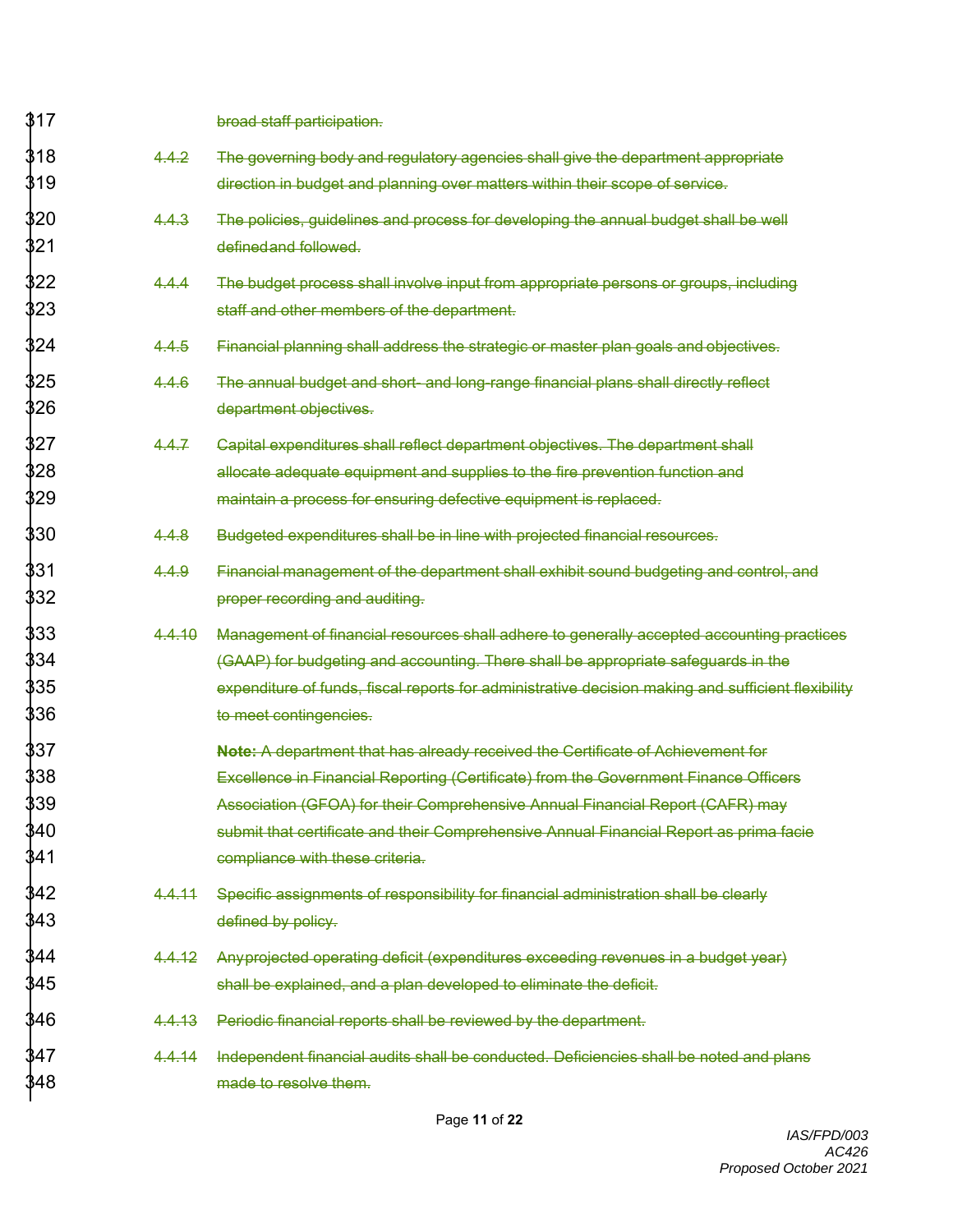| 349 | 4.4.15 | The department and any subsidiary entities or auxiliaries shall have policies and                          |
|-----|--------|------------------------------------------------------------------------------------------------------------|
| 350 |        | programs on financial risk management that protect the department and its assets.                          |
| 351 |        | Programs designed to develop financial support from outside sources shall be closely                       |
| 352 |        | coordinated with planning and reflect the objectives of the department. All fund-raising                   |
| 353 |        | activities shall be governed by the department, comply with GAAP and financial                             |
| 354 |        | principles, and be subject to public disclosure and periodic independent financial audits.                 |
| 355 | 4.4.16 | Organizations permitted to use the department name and/or reputation of the                                |
| 356 |        | department that are revenue producing shall conform to department requirements of                          |
| 357 |        | financial operation.                                                                                       |
| 358 | 4.4.17 | Financial resources shall be appropriately allocated to support the established                            |
| 359 |        | department mission, the stated long-term plan, goals and objectives, and                                   |
| 360 |        | maintenance of the quality of programs and services.                                                       |
| 361 | 4.4.18 | Programs and activities shall be based on current and anticipated revenues and be                          |
| 362 |        | adequate to maintain adopted levels of service.                                                            |
| 363 | 4.4.19 | Plans shall exist for the payment of long-term liabilities and debts.                                      |
| 364 | 4.4.20 | Future maintenance costs shall be projected and plans made to fund them.                                   |
| 365 | 4.4.21 | Financial plans shall avoid the use of one-time funding sources to cover ongoing costs                     |
| 366 |        | unless plans have been provided to create continuity.                                                      |
| 367 | 4.4.22 | Contingency funds shall be maintained in accordance with GAAP recommendations                              |
| 368 |        | and shall anticipate budgetary restrictions.                                                               |
| 369 |        | The financial audit method (e.g., internal or third party) shall be identified.                            |
| 370 |        | 4.5 Program Activities: This category is defined as the services, activities and responses provided by the |
| 371 |        | department for the community or facility that are designed, organized, and operated in compliance with     |
| 372 |        | the department's mission, goals, and objectives.                                                           |
| 373 |        |                                                                                                            |
| 374 |        | There shall be an adequate, effective, and efficient program directed toward fire prevention; life safety; |
| 375 |        | risk reduction of hazards; the detection, reporting, and control of fires and other emergencies; the       |
| 376 |        | provision of occupant safety and exitingegress.                                                            |
| 377 | 4.5.1  | Code Enforcement: If the department is tasked with the code administration and enforcement                 |
| 378 |        | function as part of the mission, the following apply:                                                      |
| 379 |        | 4.5.1.1. The authority having jurisdiction shall have an adopted fire prevention code. Evidence of         |
| 380 |        | adoption of current national construction and/or fire codes (i.e., within the last two published           |
|     |        |                                                                                                            |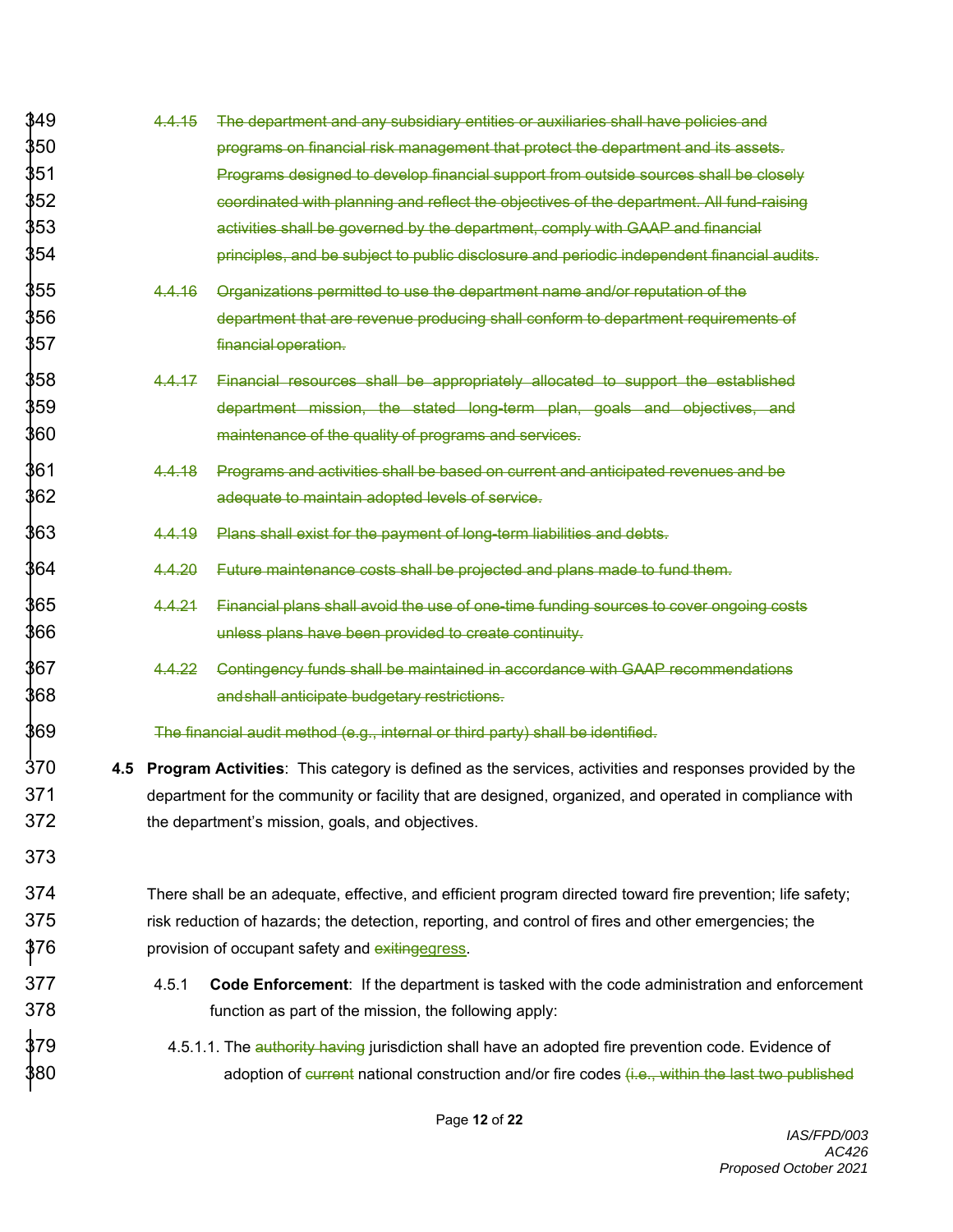| 381<br>382               | editions) or state-mandated codes based on current national model fire codes shall be<br>provided.    |                                                                                                                                                                                                                                                                                                                                                 |  |
|--------------------------|-------------------------------------------------------------------------------------------------------|-------------------------------------------------------------------------------------------------------------------------------------------------------------------------------------------------------------------------------------------------------------------------------------------------------------------------------------------------|--|
| 383<br>384               |                                                                                                       | Note: The accreditation certificate for accredited departments will reflect the code version<br>effective during onsite evaluation.                                                                                                                                                                                                             |  |
| 385<br>386               | 4.5.1.1.1.                                                                                            | The department shall submit a list of duly adopted fire and construction codes used<br>as a basis for the services provided.                                                                                                                                                                                                                    |  |
| 387<br>388               | 4.5.1.1.2.                                                                                            | The department shall explain procedures followed for the fire code and related<br>standards.                                                                                                                                                                                                                                                    |  |
| 389<br>390               | 4.5.1.1.3.                                                                                            | The department shall have procedures for maintaining awareness of local<br>amendments to any technical provisions of the fire code and related standards.                                                                                                                                                                                       |  |
| 391<br>392<br>393<br>394 | 4.5.1.1.4.                                                                                            | Where the department is responsible for performing post-disaster damage<br>assessments of buildings and structures, Tthe department shall have, or plan to<br>have, preparations coordinated with other departments/jurisdictions. to respond after<br>natural hazard events to identify unsafe buildings and conduct safety inspections.       |  |
| 395<br>396               | 4.5.1.1.5.                                                                                            | The department shall have a policy and procedures for the review of alternative<br>materials and methods requests, and performance-based design proposals.                                                                                                                                                                                      |  |
| 397<br>398<br>399        | objectives.                                                                                           | 4.5.1.2. The code enforcement program shall be designed to ensure compliance with applicable fire<br>protection laws (including mandated types and frequency of inspections) and department                                                                                                                                                     |  |
| 400                      | 4.5.1.3. There shall be adequate, qualified staffing to meet department objectives and service goals. |                                                                                                                                                                                                                                                                                                                                                 |  |
| 401<br>402<br>403        |                                                                                                       | 4.5.1.4. There shall be a plan review system in place to ensure buildings are built in accordance with<br>adopted codes and ordinances and that all fire protection systems are designed, installed,<br>and tested in accordance with adopted fire codes and referenced standards.                                                              |  |
| 404                      | 4.5.1.4.1.                                                                                            | There shall be specific policies and procedures for conducting plan reviews.                                                                                                                                                                                                                                                                    |  |
| 405<br>406<br>407<br>408 | 4.5.1.4.2.                                                                                            | The number of reviews completed annually by category shall be documented, such<br>as residential, commercial buildings, site development plan reviews and others, such<br>as fire sprinklers, alarms, etc., new buildings, alterations, new or modified fire<br>protection systems. (This section intentionally left blank for future content.) |  |
| 409<br>410               | 4.5.1.4.3.                                                                                            | A description of the system used to track and coordinate plan review processes and<br>activities shall be provided.                                                                                                                                                                                                                             |  |
| 411<br>412               | 4.5.1.4.4.                                                                                            | Details of the process followed to conduct partial and phased plan reviews and<br>deferred submittals, if offered, shall be provided.                                                                                                                                                                                                           |  |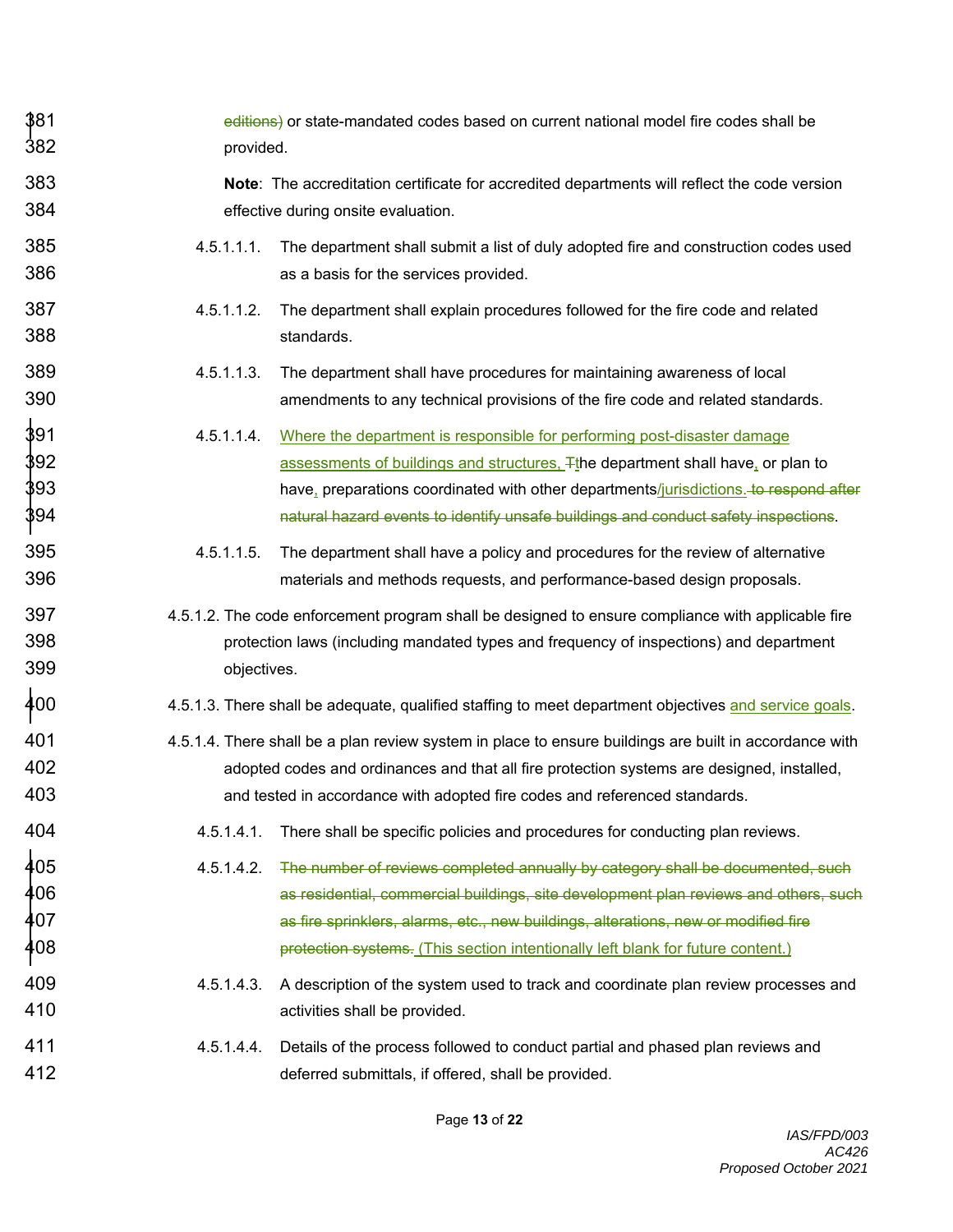| 413<br>414<br>415        | 4.5.1.4.5.    | The department shall track the number of plan reviews completed in the last 12<br>months that resulted in rejection or correction of designs. (This section intentionally<br>left blank for future content.)                                                                                         |
|--------------------------|---------------|------------------------------------------------------------------------------------------------------------------------------------------------------------------------------------------------------------------------------------------------------------------------------------------------------|
| 416<br>417<br>418        | $4.5.1.4.6$ . | The department shall track the most common reasons for rejections or corrections of<br>designs and develop training/informational materials to reduce the potential for future<br>reoccurrences of the same rejections or corrections.                                                               |
| 419<br>420<br>421<br>422 | 4.5.1.4.7.    | The department shall provide evidence of participation in<br>interdepartmental/intergovernmental coordination of plan review (or inspections and<br>occupational licensing, etc.) that are under a separate department, organization, or<br>agency and shall describe how approvals are coordinated. |
| 423<br>424<br>425        | submitted.    | 4.5.1.5. Evidence of establishment of standard operating procedures, details of the process in place<br>to control uniformity of operating procedures, and procedural documents and forms shall be                                                                                                   |
| 426<br>427               | 4.5.1.5.1.    | The department shall submit copies of its policies, procedures, reports, and<br>checklists in use for services subject to this Accreditation Criteria.                                                                                                                                               |
| 428<br>429<br>430<br>431 | 4.5.1.5.2.    | The number of inspections performed annually by category (such as residential,<br>commercial buildings, fire sprinklers, alarms, etc.) shall be documented along with<br>the percentage of work rejected and corrected. (This section intentionally left blank<br>for future content.)               |
| 432<br>433               | 4.5.1.5.3.    | The department shall have a method of tracking rejections and corrections on an<br>individual inspector basis. (This section intentionally left blank for future content.)                                                                                                                           |
| 434<br>435               | 4.5.1.5.4.    | The department shall have determined the most typical reasons for rejections and<br>corrections of inspections.                                                                                                                                                                                      |
| 436<br>437               | 4.5.1.5.5.    | The department shall demonstrate its use of and requirements for special inspectors<br>if this activity is under the fire prevention department.                                                                                                                                                     |
| 438<br>439               | 4.5.1.5.6.    | Where the department approves fabricators, The department shall have procedures<br>for acceptance of approved fabricators.                                                                                                                                                                           |
| 440<br>441<br>442        | 4.5.1.5.7.    | Where the department approves third-party inspection and testing agencies, The<br>department shall develop and follow appropriate policy and procedures for<br>recognition of third-party inspection and testing agencies.                                                                           |
| 443<br>444               | 4.5.1.5.8.    | Where the department approve special inspectors, the department shall have special<br>inspector reporting requirements.                                                                                                                                                                              |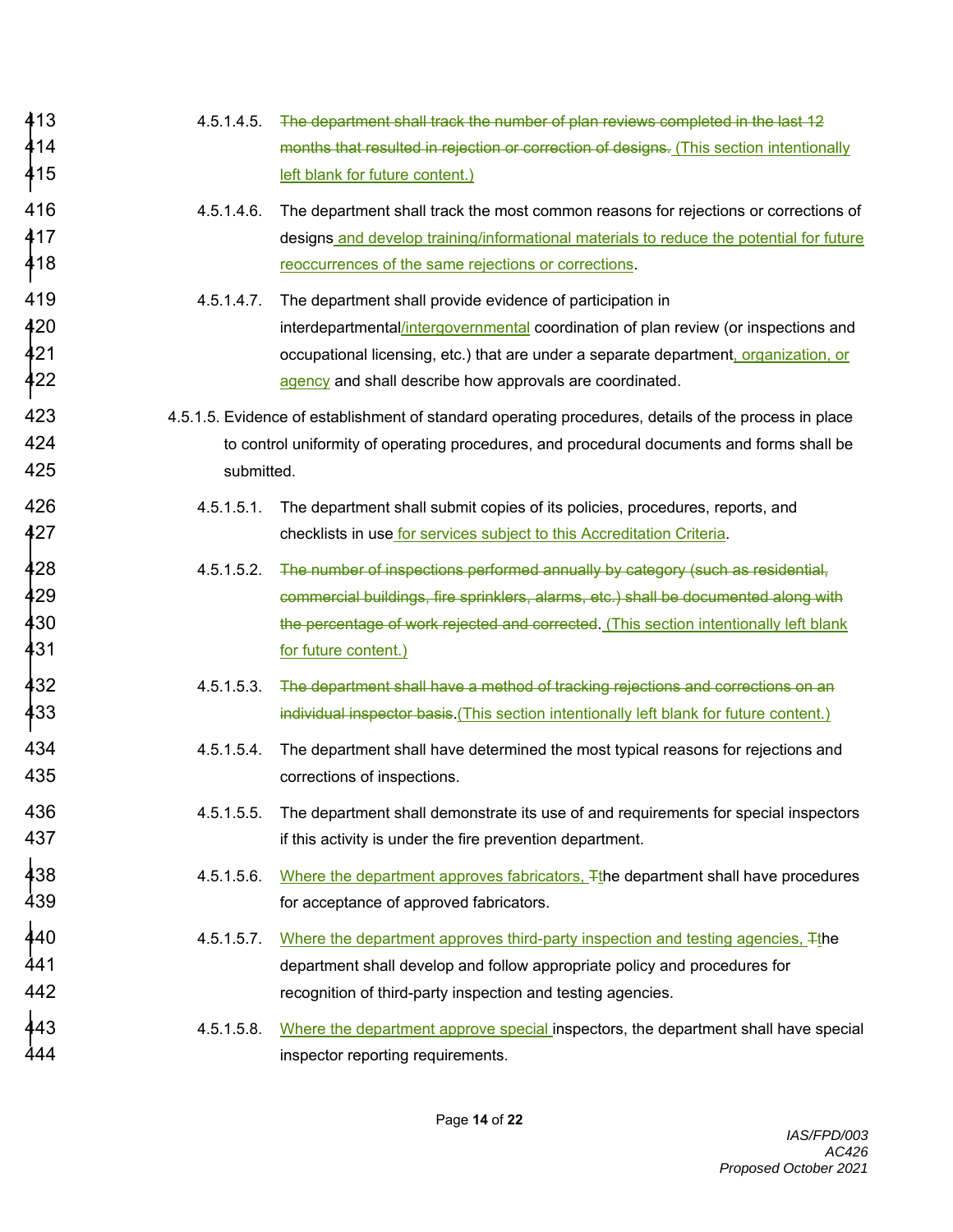445 4.5.1.5.9. The department shall have procedures for clear, concise, and accurate reporting of 446 inspection results and procedures in place to guard against the alteration of 447 **inspection report records.**  $\dot{4}48$   $4.5.1.5.10$ . The department shall provide evidence of its achievement of stated service goals for  $\frac{449}{\pi}$  plan review and inspection (as defined in Section 2.31). A quality (error rate) service  $\rm 450$  and the safety errors shall be established. (This section intentionally left section intentionally left safety errors shall be established. (This section intentionally left s 451 **blank** for future content.  $\dot{4}52$   $4.5.1.5.11$ . Details shall be provided, as applicable, of the documented procedure in place to 453 record, investigate and resolve complaints against contractors, and complaints  $\frac{1}{4}$ 54  $\,$  involving work without permits and other similar violations. (This section intentionally  $\,$ 455 **left blank for future content.**) 456 4.5.1.5.12. The method of issuance of Certificates of Occupancy (CO) or Certificates of 457 Completion (CC) or temporary certificates of occupancy, as applicable, shall be 458 **458** provided. The Mmethod of reviewing Fire Protection System Commissioning reports, 459 as applicable, shall be provided.  $\frac{1}{4}$ 60  $\hspace{1cm}$  4.5.1.6. There shall be an information system in place to record activities and transactions, and to  $\overline{{\bf 4}}$ 61 determine the effectiveness of the fire prevention program and its efforts in risk reduction. 462 **(This section intentionally left blank for future content.)**  $\dot{4}63$   $4.5.1.7$ . There shall be a periodic appraisal made to determine if there is a balancing of the fire 464 hazard risk against the fire prevention capabilities of the department and/or system, and if  $\dot{4}$ 65  $^{\circ}$  not, what actions need to be taken to balance the relationship. (This section intentionally left  $^{\circ}$ 466 **blank** for future content.) 467 4.5.1.8. The department shall provide copies of contracts with third-party firms, or individuals, for any 468 activities that are outsourced, if applicable. The department shall provide description of how 469 applicants are made aware that activities may be outsourced.  $470$  4.5.1.9. There shall be an existing building inspection program in place to ensure existing high- $\frac{471}{}$  frace of  $\frac{1}{2}$  occupancy, hazardous, educational, institutional, and other existing buildings and facilities as 472 **have a may be identified by the department or otherwise subject to periodic inspection as specified in**  $473$  the adopted codes, standards, or state or local laws, are used and maintained in accordance 474 with adopted fire codes and referenced standards. 475 4.5.1.9.1. There shall be specific policies and procedures for conducting periodic fire code 476 **476 compliance inspections**. **based on the community risk assessment**. 477 4.5.1.9.2. The number of compliance inspections done annually by occupancy category shall 478 be documented, such as assembly, business, educational, factory, high-hazard,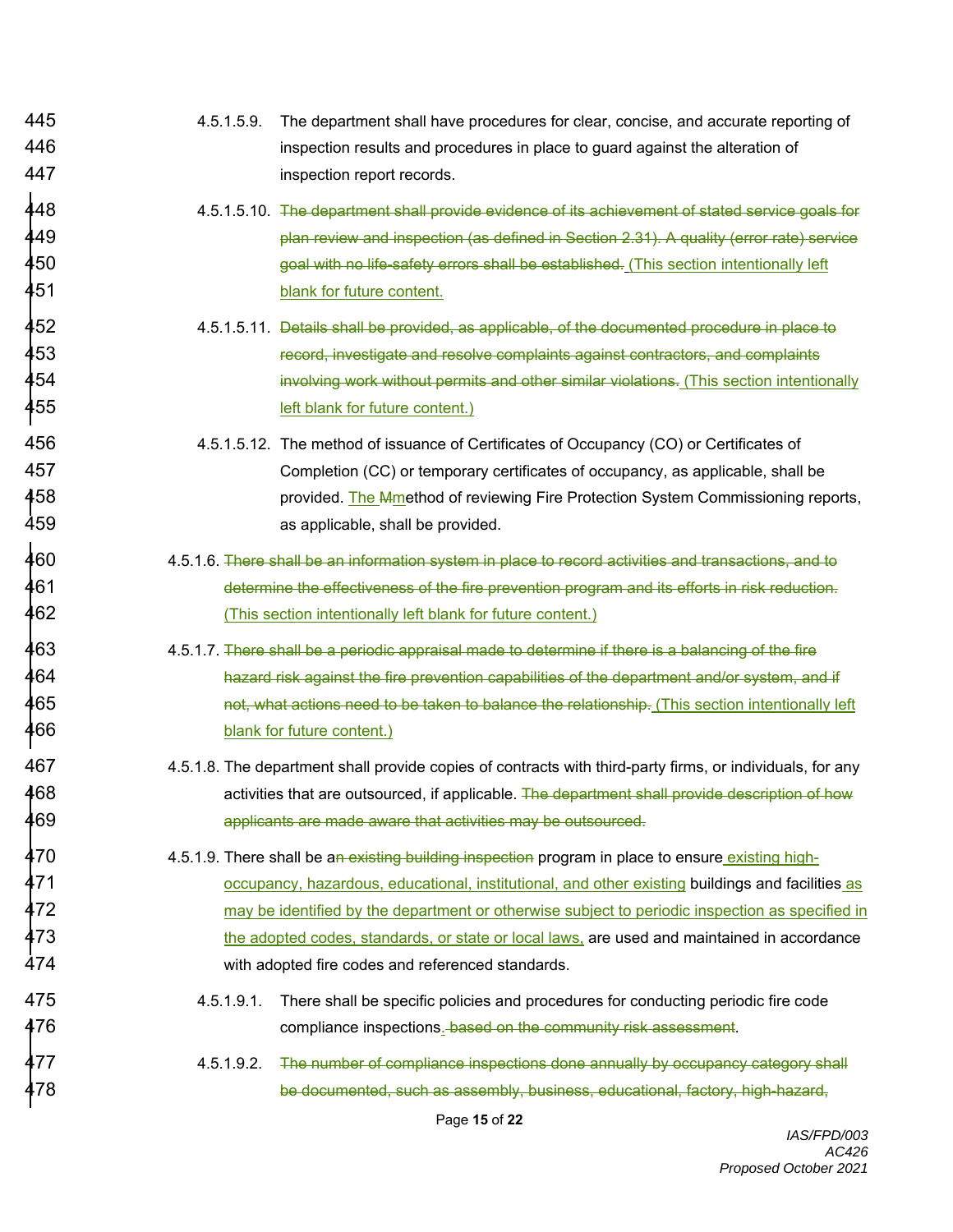| 479 |            | institutional, residential and storage. All inspections required to be conducted by                     |
|-----|------------|---------------------------------------------------------------------------------------------------------|
| 480 |            | policy, ordinance, statute or regulation shall be conducted on schedule. Any                            |
| 481 |            | inspections not conducted at their appointed times shall be identified, and a                           |
| 482 |            | remediation plan created and executed. (This section intentionally left blank for future                |
| 483 |            | content.)                                                                                               |
| 484 | 4.5.1.9.3. | A description of the system used to track and coordinate periodic compliance                            |
| 485 |            | inspections activities shall be provided.                                                               |
| 486 | 4.5.1.9.4. | The department shall track the violations found on periodic compliance inspections                      |
| 487 |            | for the last 12 months and shall have a tracking system to ensure the timely and                        |
| 488 |            | appropriate follow up for documented non-compliance/violations.                                         |
| 489 | 4.5.2      | <b>Public Education:</b> If Where the department is tasked with the public education function as part   |
| 490 |            | of the mission, the following apply:                                                                    |
| 491 |            | 4.5.2.1. There shall be a public education or community outreach program that includes individual,      |
| 492 |            | business, and community participation.                                                                  |
| 493 |            | 4.5.2.2. The department shall have qualified staffing adequate to accomplish this component of the      |
| 494 |            | program's mission, goals, and objectives.                                                               |
| 495 |            | 4.5.2.3. The department shall show evidence of a systematic approach to designing, implementing,        |
| 496 |            | and evaluating community safety education programs. equivalent to that prescribed by the                |
| 497 |            | U.S. Fire Administration. Such a process includes a community risk analysis, development of             |
| 498 |            | community partnerships, creation of intervention strategies, and implementation of those                |
| 499 |            | strategies and evaluation of the results.                                                               |
| 500 | 4.5.3      | <b>Fire Investigation: If Where the department is tasked with the fire investigation function as</b>    |
| 501 |            | part of the its mission, the following apply:                                                           |
| 502 |            | 4.5.3.1. There shall be methods and procedures in place to investigate the cause and origin of all      |
| 503 |            | reported fires using the scientific method.                                                             |
| 504 |            | 4.5.3.2. The department shall have competence requirements for qualifying staff adequate to             |
| 505 |            | accomplish its stated objectives.                                                                       |
| 506 |            | 4.5.3.3. There shall be adequate equipment and supplies allocated to the fire cause and investigation   |
| 507 |            | program and a process for ensuring defective equipment is replaced.                                     |
| 508 |            | 4.5.3.4. Where required, There shall be agreements and support from other agencies to aid the           |
| 509 |            | department in accomplishing its goals and objectives.                                                   |
| 510 |            | 4.5.3.5. There shall be an information system in place to document fire investigation activities and to |
| 511 |            | provide data for analyzing program results for future public education strategies.                      |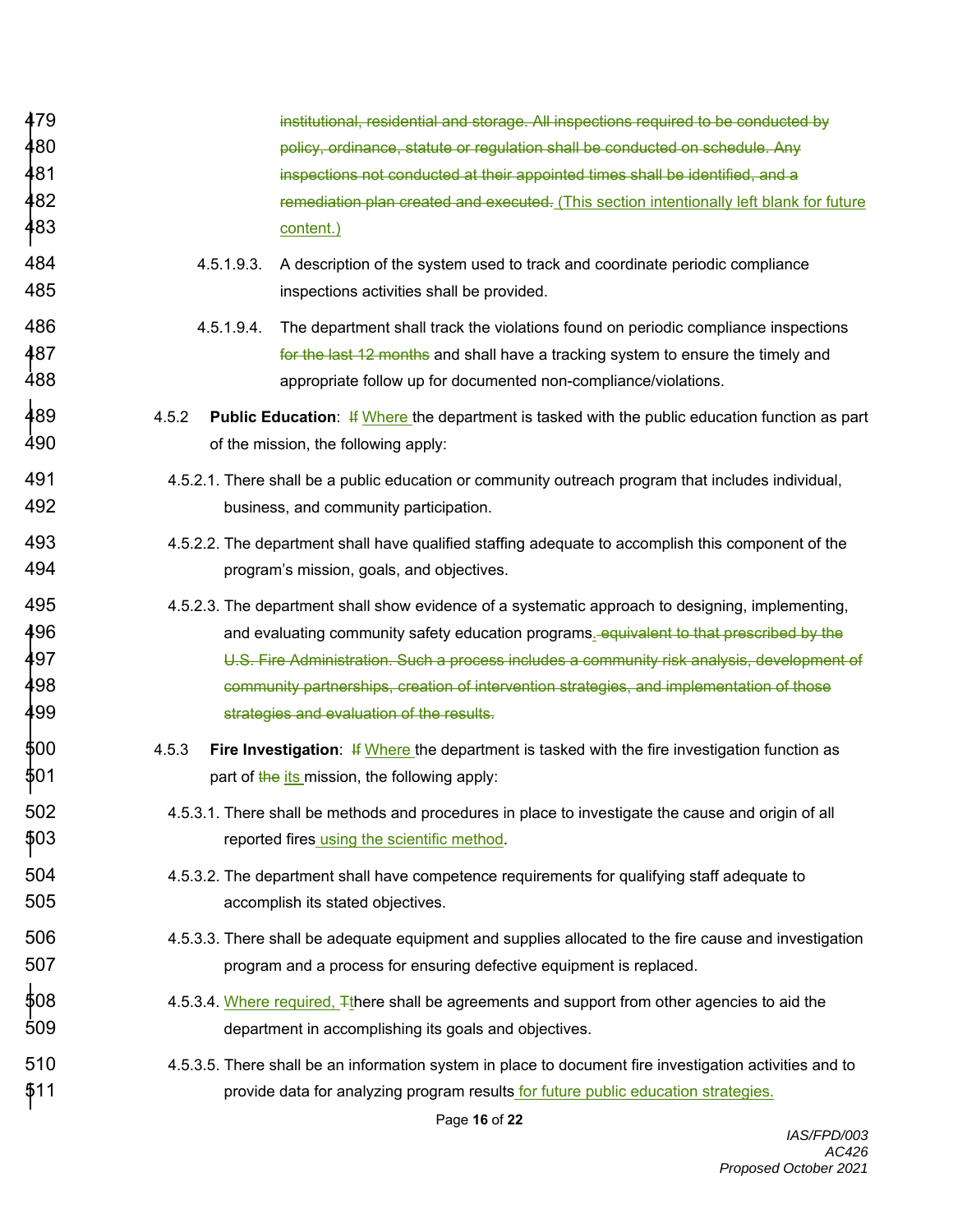512 4.5.3.6. There shall be standard operating procedures or general operating guidelines for the fire 513 cause and investigation program that conforms to NFPA 921 Guide for Fire and Explosion \$14 **Investigations or other nationally recognized standards for fire investigation.** 515 4.5.3.7. There shall be a periodic appraisal made on the effectiveness of the fire investigation 516 **program**. 517 4.5.4 **Additional Program Activities**: If the department is tasked with any other program activities that 518 are not contained within the scope of Section 4.5, the department shall report its commitment to  $\,$   $\sharp$ 19  $\,$  those program functions using the same principles, as applicable, that have been established in  $\,$ 520 Section 4.5. 521 522 **4.6 Physical Resources**: Physical Resources addressed in this section shall be defined as the buildings, 523 structures, mobile equipment, and other capital expenditures or outlay that make up the physical assets 524 of the department. 525 4.6.1 **Facilities**: Fixed facility resources shall be designed, maintained, managed, and adequate to 526 meet the department's goals and objectives. 527 4.6.1.1. Space allocations shall be adequate for department administrative functions, 528 operational programs and supportive needs. 529 4.6.1.2. Buildings and grounds, if under the direct control of the department, shall be 530 clean and in good repair. Maintenance shall be conducted in a systematic and planned 531 fashion. 532 4.6.1.3. Physical facilities shall be adequate and properly designed in accordance with 533 stated service level objectives. 534 4.6.1.4. Facilities shall be in compliance with Federal, state and local regulations. 535 4.6.2 **Vehicles and Mobile Equipment**: Vehicles, transportation equipment and tools and  $\$36$  equipment shall be <del>designed and purchased to be</del> adequate to meet the department's goals 537 and objectives. 538 4.6.2.1. Vehicle types shall be appropriate for the functions served (such as those used in 539 field operations, staff support services, specialized services, and administration). 540 4.6.2.2. There shall be a replacement schedule for vehicles and other tools and 541 equipment. 542 4.6.2.3. A vehicle maintenance program shall have been established. Vehicles shall be 543 maintained in accordance with manufacturer's recommendations and recommended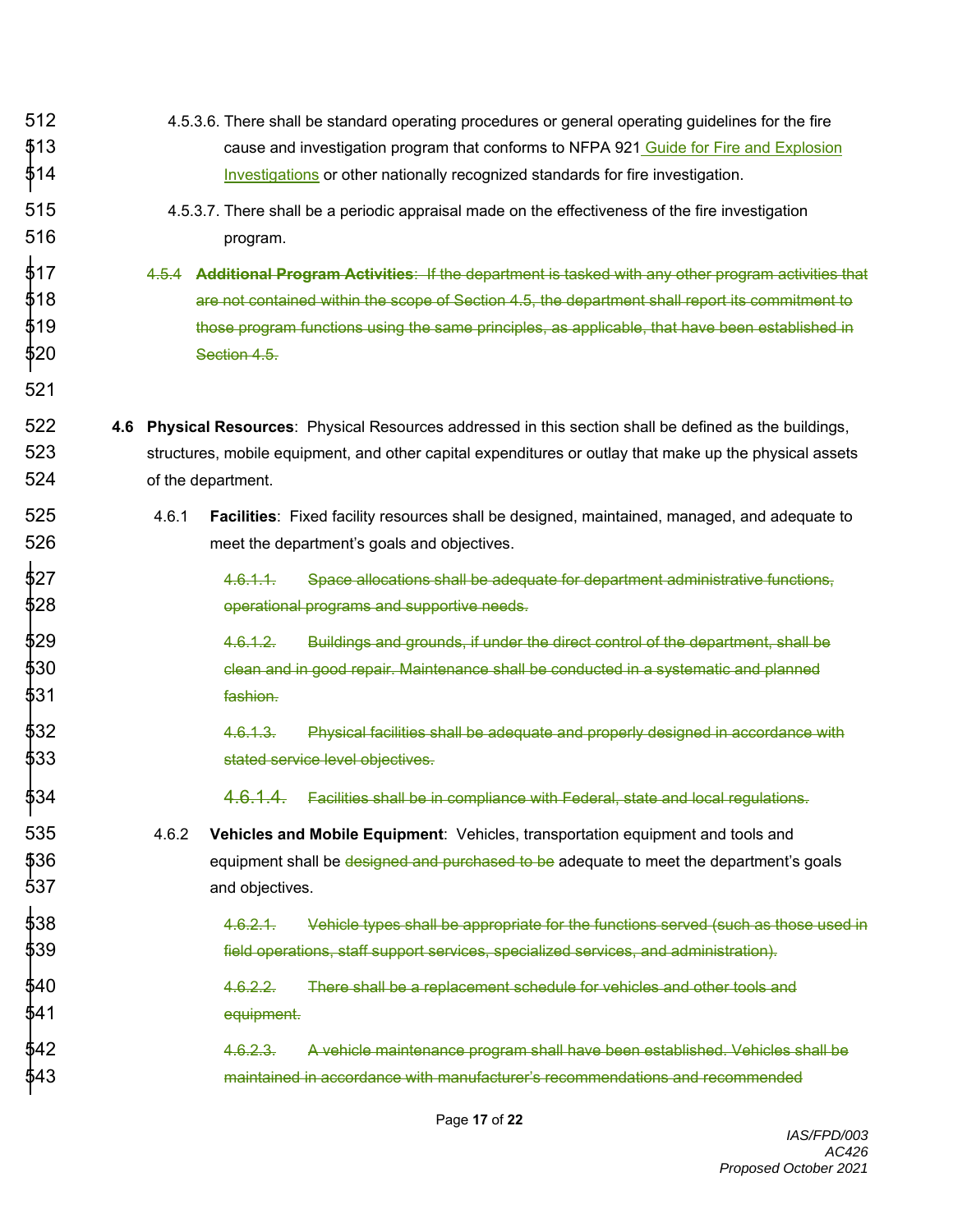| 544<br>545               | intervals. Attention shall be given to the safety/health/security aspects of equipment operation<br>and maintenance.                                                                                                                                                                                                                                                                  |
|--------------------------|---------------------------------------------------------------------------------------------------------------------------------------------------------------------------------------------------------------------------------------------------------------------------------------------------------------------------------------------------------------------------------------|
| 546<br>547<br>548<br>549 | 4.6.3<br><b>Tools and Equipment:</b> Tools and equipment shall be adequately designed, purchased,<br>available and maintained to meet the department's goals and objectives (e.g., books, manuals,<br>tools, gauges, meters, and equipment used for plan review, inspection, investigation, and other<br>functions).                                                                  |
| 550<br>551               | 4.6.3.1. The department shall have in place a method of identification and calibration of available<br>tools and equipment used, as applicable.                                                                                                                                                                                                                                       |
| 552<br>553<br>554        | 4.6.3.2. Appropriate personal protective equipment (PPE) shall be provided to and utilized by<br>employees in accordance with applicable labor laws.                                                                                                                                                                                                                                  |
| 555<br>556               | 4.7 Human Resources: The category of human resources addressed in this section shall be defined as all<br>aspects of personnel administration except those of training and competency.                                                                                                                                                                                                |
| 557<br>558               | General human resource administration practices shall be in place and shall be consistent with<br>4.7.1<br>applicable statutes and regulations. (This section intentionally left blank for future content.)                                                                                                                                                                           |
| 559<br>560               | 4.7.2<br>Fire prevention departments shall have a sufficient number of staff with the range of expertise<br>to carry out their assigned functions.                                                                                                                                                                                                                                    |
| 561<br>562               | 4.7.2.1. The department shall have an organizational chart providing employee names, titles,<br>functions, and lines of authority for all full- and part-time staff positions within the department.                                                                                                                                                                                  |
| 563<br>564<br>565<br>566 | 4.7.2.2. The department shall have job descriptions for all full-time and part-time staff positions,<br>including information on minimum qualifications, education, training, technical knowledge,<br>skills, and experience, and certification/licensing requirements and shall provide detailed<br>requirements, if applicable, for qualifications/certifications and/or licensing. |
| 567                      | 4.7.2.3. The department shall provide the number of plan reviewers currently employed.                                                                                                                                                                                                                                                                                                |
| 568                      | 4.7.2.4. The department shall provide the number of inspectors currently employed.                                                                                                                                                                                                                                                                                                    |
| 569<br>570               | 4.7.2.5. The department shall provide information on its registered design professionals (i.e., number<br>employed, full- or part-time, by profession), if any.                                                                                                                                                                                                                       |
| 571<br>572<br>573        | 4.7.3<br>There shall be administrative policies and practices for human resource administration based<br>on local, state and Federal requirements. (This section intentionally left blank for future<br>content.)                                                                                                                                                                     |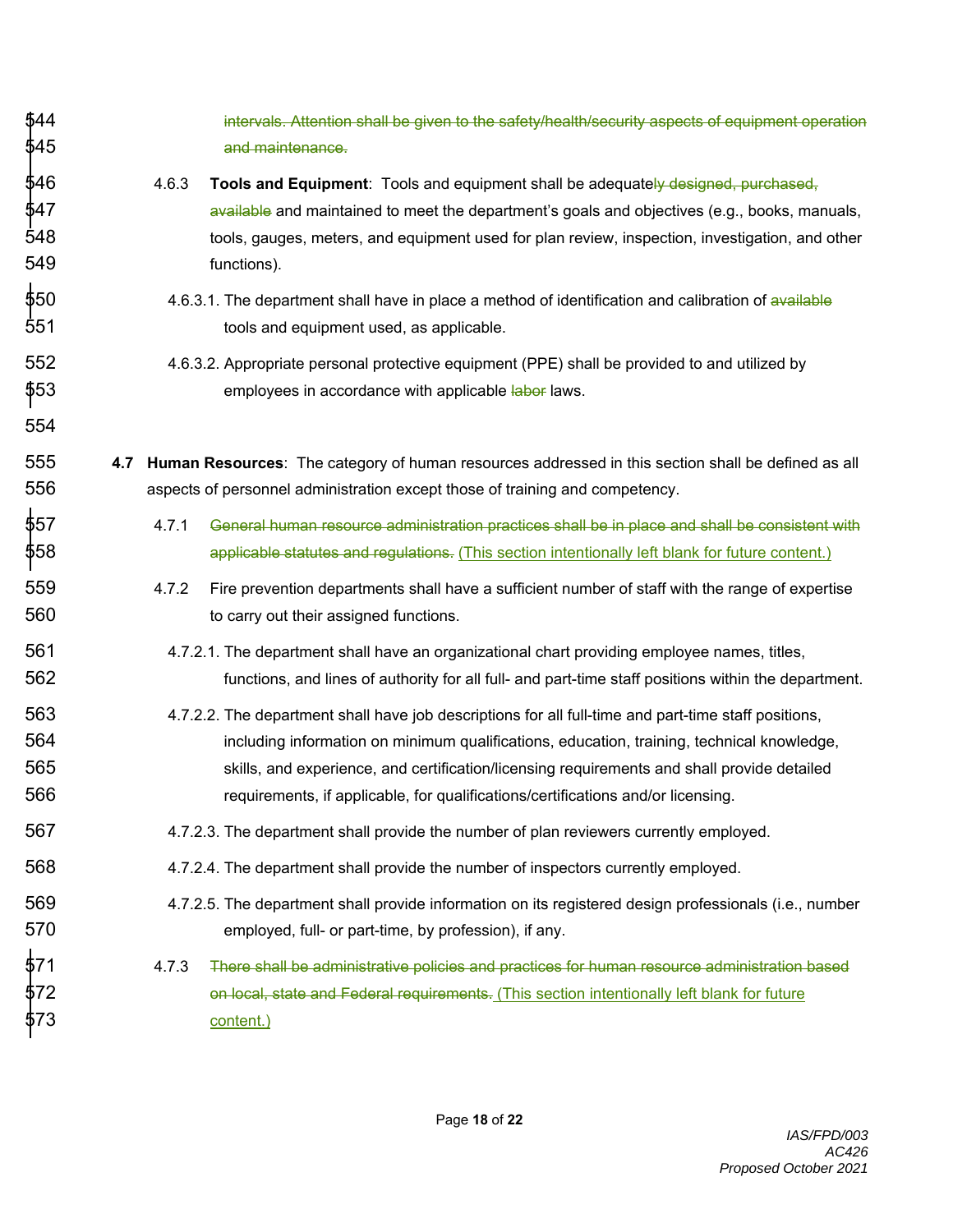| 574<br>575<br>576<br>    | 4.7.4<br>The recruiting, selection, hiring and promotion process shall comply with all local, state and<br>Federal regulations including equal opportunity and discrimination statutes. (This section<br>intentionally left blank for future content.)                                                             |
|--------------------------|--------------------------------------------------------------------------------------------------------------------------------------------------------------------------------------------------------------------------------------------------------------------------------------------------------------------|
| 577<br>578<br>579        | 4.7.5<br>There shall be a policy defining and prohibiting sexual, racial, disability, or related harassment<br>of employees/members. The policy shall be communicated to all employees/members and<br>enforced.                                                                                                    |
| 580                      | 4.7.6                                                                                                                                                                                                                                                                                                              |
| 581                      | There shall be evidence of a process in place to conduct employee performance evaluations                                                                                                                                                                                                                          |
| 582                      | on, at a minimum, an annual basis. (Performance evaluations shall encourage professional                                                                                                                                                                                                                           |
| 583                      | development by providing for the establishment of clearly defined performance goals, and                                                                                                                                                                                                                           |
| 584                      | include a mechanism to follow up on progress made toward stated goals.) Where the                                                                                                                                                                                                                                  |
| 585                      | organization requires period evaluation of employee performance, the evaluations shall be                                                                                                                                                                                                                          |
| 586                      | conducted in a manner consistent with the applicable policies and procedures.                                                                                                                                                                                                                                      |
| 587<br>4.8<br>588<br>589 | Training and Competency: This category shall be defined as the specific programs, resources and<br>capabilities within a department that exist to support the operational programs. These resources thereby<br>contribute to the accomplishment of organizational mission goals and objectives.                    |
| 590<br>591               | 4.8.1<br>Training and education programs and activities shall be identified to support the department's<br>needs.                                                                                                                                                                                                  |
| 592                      | 4.8.1.1. The department shall have a process in place to identify training needs. The process shall                                                                                                                                                                                                                |
| 593                      | identify tasks, activities, knowledge, skills, and abilities required to address anticipated                                                                                                                                                                                                                       |
| 594                      | workload and required skill sets.                                                                                                                                                                                                                                                                                  |
| 595                      | 4.8.1.2. Information shall be provided indicating state-mandated and locally-mandated minimum                                                                                                                                                                                                                      |
| 596                      | continuing education requirements. Information shall also be provided regarding jurisdictional                                                                                                                                                                                                                     |
| 597                      | continuing education requirements which exceed minimum requirements.                                                                                                                                                                                                                                               |
| 598                      | 4.8.1.3. A list of additional qualification/certification requirements over and above the state or local                                                                                                                                                                                                           |
| 599                      | requirements for staff, if any, such as certifications issued by the International Code Council,                                                                                                                                                                                                                   |
| 600                      | the National Fire Protection Association, a professional engineering (P.E.) license, contractor                                                                                                                                                                                                                    |
| 601                      | license, etc., shall be provided.                                                                                                                                                                                                                                                                                  |
| 602                      | 4.8.1.4. Documentation shall be provided addressing participation of individuals Department staff                                                                                                                                                                                                                  |
| 603                      | members shall be encouraged to participate in code development activities. with a                                                                                                                                                                                                                                  |
| 604                      | description of the levels of participation required.                                                                                                                                                                                                                                                               |
| 605<br>606<br>607        | 4.8.2<br>Verification of Professional Credentials and Licenses: During application intake and<br>approval processes, as applicable, t <sub>There</sub> shall be a policy and procedures for verification of<br>individuals' qualifications, education, etc.professional credentials and licenses.<br>Page 19 of 22 |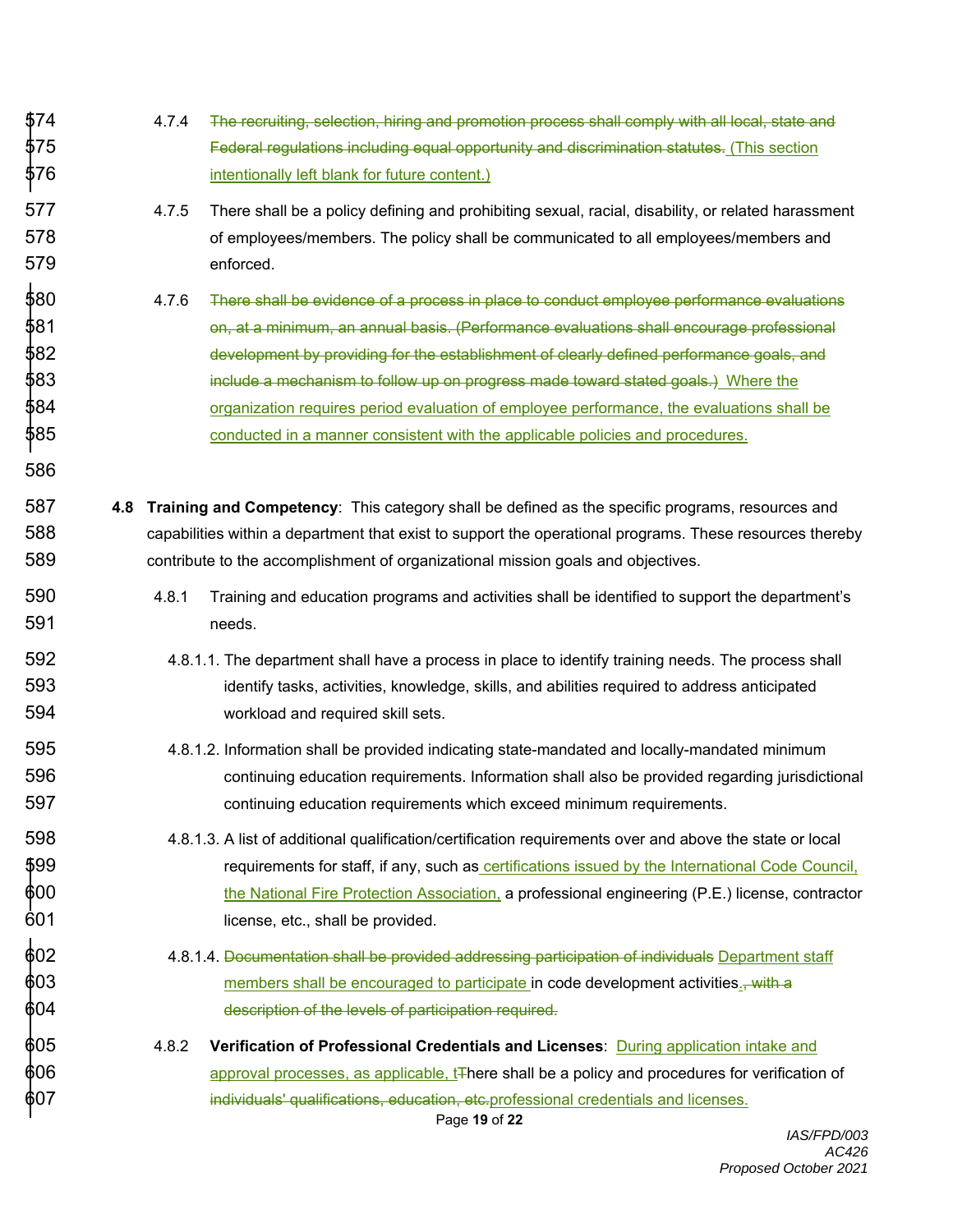- 608 4.8.2.1. There shall be a procedure for verifying builder and contractor licenses and insurance.
- 609 4.8.2.2. There shall be a procedure for verification of licenses of registered design professionals.
- 610 4.8.2.3. Where the department is responsible for approval of special inspectors and/or special  $$11$  inspection agencies,  $\mp$ there shall be a procedure in place to verify special inspector and 612 special inspection agency credentials. Special inspection agencies are required to 613 demonstrate competence, to the satisfaction of the fire code official, for inspection of the 614 particular type of construction or operation requiring special inspection. Special inspection 615 agencies accredited as conforming to ISO Standard 17020 by nationally recognized 616 accreditation bodies complying with ISO/IEC Standard 17011 shall satisfy this requirement.
- $\stackrel{\bullet}{\textbf{6}}$ 17  $\quad$  4.8.3 Where the department is responsible for performing post-disaster assessments of damaged  $\textcolor{black}{\bullet}$ 18  $\textcolor{black}{\bullet}$  buildings and structures,  $\textcolor{black}{\mp}$ the <del>department</del> inspection staff shall have received training on the  $\textcolor{black}{\bullet}$ 19  $^{\bullet}$  requirements for personnel in post-disaster assessments of buildings and structures, and  $$20$  including the required posting of buildings and structures.
- 621 **4.9 Essential Resources**: Essential resources are defined in this section as those mandatory services or 622 systems required for the department's operational programs to function. They may be given the same 623 value of importance as a primary program. Appropriate adjustments may be necessary in the self-624 assessment to adapt the typical components listed below to the local situation.
- 625 4.9.1 **Administrative Support Services**: The administrative support service component of the 626 department shall be adequate, effective, and efficient to provide the department with all 627 appropriate support functions such as research, planning, purchasing, coordination, control, 628 and feedback.
- $\stackrel{\bullet}{\text{4.9}}$   $\stackrel{\bullet}{\text{4.9}}$  4.9.1.1. The general administrative support process shall be adequate and appropriate  $\textcolor{red}{\bullet}$ 30  $\textcolor{red}{\bullet}$  for the size, function, complexity and mission of the department.
- 631 4.9.1.2. The management process, including organizational and procedure analysis, shall  $\frac{1}{6}$ 32 be adequate and effective.
- 633 4.9.1.3. The management support service system shall be adequate and responsive to  $$34$
- 635 4.9.1.4. The administrative services functions and activities shall be adequately staffed  $$36$  and managed.
- 637 4.9.1.5.4.9.1.1. Fire prevention and life safety departments shall have timely access to legal 638 counsel and prosecution support.
- 639 4.9.2 **Office Systems**: Office systems shall be adequate to meet the needs of the department. This 640 includes clerical support, records systems, business communications, computers, and supplies.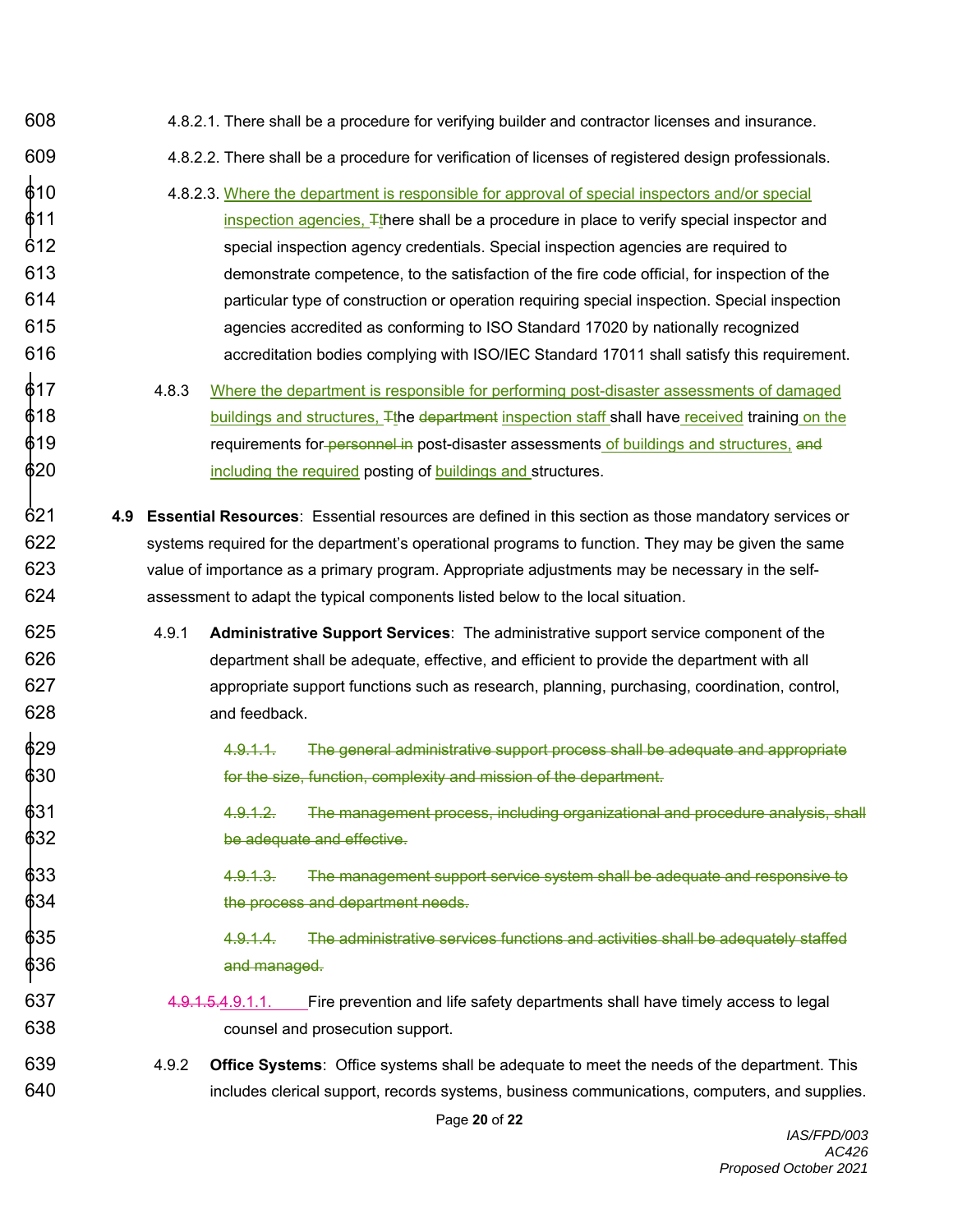$641$  4.9.2.1. General office resources shall be adequate to support departmental needs. 642 4.9.2.2. The management information system shall be sufficient to support the needs of the 643 department.  $\stackrel{\dagger}{\Phi}$ 44  $\quad$  4.9.2.2.1. Details <u>A list</u> of computer software and programs in use shall be provided. 645 4.9.2.2.2. The department shall have available information technology (IT) support. 646 4.9.2.2.3. The department shall provide information on the accessibility of information and 647 records, minimum retention times for records and details on safe storage of records. 648 Application for performance-based requirements, alternative methods or materials 649 and the final decision of the fire code official regarding the applications shall be in 650 writing and shall be retained in the department records. 651 4.9.2.2.4. Control of access to records: The department shall have proper safeguards in place 652 to prevent unauthorized access or modifications of records. Policy and procedures 653 shall address the release of public information in accordance with local, state, and 654 Federal regulations as applicable. 655 4.9.2.2.5. The department shall have policies guiding appropriate employee and contract  $\textcolor{black}{\phi}$ 56  $\textcolor{black}{\phi}$  personnel use of wireless voice and data communication, such as cell phones, 657 wireless networks, etc. 658 4.9.2.3. Public reception and public information components shall sufficiently support the customer 659 service needs of the department. 660 4.9.2.4. Organizational documents, forms and manuals shall be maintained and kept current. 661 4.9.2.5. The department shall provide, if applicable, copies of reports or findings from internal or  $\rm 662$  external audits of management or operations conducted within the past  $\rm s$ ix three years. 663 664 **4.10 External Systems Relations**: External systems relations are defined as the relationships with agencies  $665$  that act together as an integrated system. Intergovernmental agreements, contracts, and memorandums  $666$  of understanding between legally autonomous operatin<u>g units are examples of these relations.</u> The 667 growth of multi-unit systems and the increase of interagency agreements between various types of  $\$68$  government necessitates increasing attention to these relationships and the agreements between legally 669 autonomous operating units.  $$70$  4.10.1 (This section intentionally left blank for future content.)<del>The department's master or strategic</del> 671 plan shall encompass those external agency operational systems that impact, or may impact,  $$72$  the department's mission, operations or cost effectiveness.